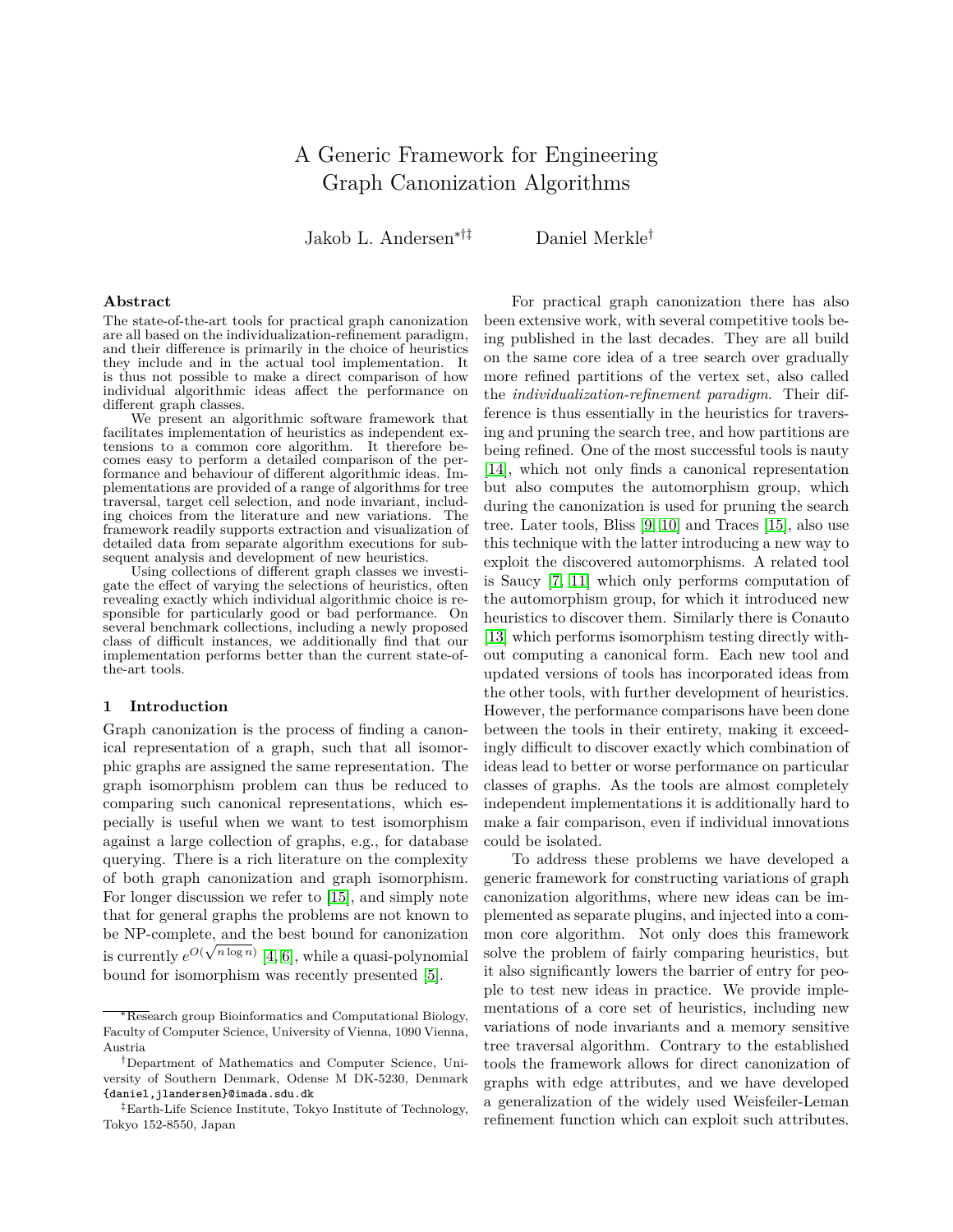Using established benchmark graphs we discover interesting performance differences among combinations of heuristics, including combinations with significantly different scaling behavior and better performance than the established tools. For a recently proposed collection of six difficult graphs classes [\[18,](#page-9-0) [19\]](#page-9-1) we perform a detailed benchmark of the effects of node invariants which suggests why some of them are more difficult than the others. Plots for all benchmarks can be found in the GitHub repository [\[1\]](#page-8-10).

The framework is implemented as a C++ library, called **GraphCanon**, with heavy use of generic programming [\[17\]](#page-9-2) with influences from and compatibility with the Boost Graph library [\[12,](#page-8-11) [22\]](#page-9-3). It is available on GitHub [\[1\]](#page-8-10) along with the accompanying **PermGroup** library [\[2\]](#page-8-12) for handling permutation groups. In App. [C](#page-9-4) we provide additional details of the framework, including pseudocode with direct links to the corresponding  $C++$  code. The appendix also contains additional visualizations of search trees and data from experiments.

In Sec. [2](#page-1-0) and [3](#page-2-0) we lay out the mathematical description of the individualization framework, setting the stage for the description of the framework in Sec. [4.](#page-3-0) The experimental results are presented in Sec. [5,](#page-5-0) and a summary with future developments is in Sec. [6.](#page-7-0)

## <span id="page-1-0"></span>**2 Preliminary Definitions**

We denote an undirected graph as  $G = (V, E)$ , with *V* as the vertices and *E* as the edges. The goal is to find a canonical representation of *G*, and we therefore assume the vertices already to have associated IDs. For ease of notation we assume  $V = \{1, 2, \ldots, n\}$ . An attributed graph is a tuple  $G = (V, E, l_V, l_E)$  of a graph  $(V, E)$  and two attribution functions  $l_V: V \to \Omega_V$  and  $l_E: E \to \Omega_E$ . We assume that the attribute sets  $\Omega_V$ and  $\Omega_E$  are totally ordered sets. We denote the set of all attributed graphs on *n* vertices as  $\mathcal{G}_n$  or simply as  $\mathcal G$ . For the remainder of this contribution we assume an attributed graph  $G = (V, E, l_V, l_E)$  with *n* vertices is given. Note that in related works, e.g., [\[9\]](#page-8-5) and [\[15\]](#page-8-0), they use so-called colored graphs that are equivalent to graphs only with vertex attributes, and they do not consider edge attributes directly. We assume the set of graphs  $G$  is totally ordered. For example, if the graphs are represented as adjacency matrices we can lexicographically compare the matrices.<sup>[1](#page-1-1)</sup> For graphs with vertex and/or edge attributes this comparison must also account for those attributes. For two graphs  $G_1, G_2 \in \mathcal{G}$  with the same underlying representation we say they are *representationally equal*, written  $G_1 \stackrel{r}{=}$ *G*2. When they are not we may say that one is *representationally smaller*, written  $G_1 \nleq G_2$ .

A canonization algorithm starts with the assumption that all vertices are unordered, and then incrementally introduces order. To represent these intermediary partial orders we use the following construct. An *ordered partition* of *V* is a sequence  $\pi$  =  $(W_1, W_2, \ldots, W_r)$  of non-empty sets of vertices that partitions *V*. Each of the constituent vertex sets is called a *cell* of  $\pi$ . For a vertex  $v$  in the *j*-th cell, we define  $cell(v, \pi) = j$ . A cell of size 1 is called a *singleton*, and if all cells are singletons we call the partition *discrete*. If the ordered partition only has one cell, i.e.,  $\pi = (V)$ , it is called the *unit partition*.

The set of all ordered partitions over *V* is denoted II. An ordered partition  $π'$  is *at least as fine as*  $π$ , written  $\pi' \preceq \pi$ , when  $cell(u, \pi) < cell(v, \pi)$  implies  $cell(u, \pi') < cell(v, \pi')$  for all  $u, v \in V$ . That is,  $\pi'$  can be obtained from  $\pi$  by only subdividing cells.

Ordered partitions are used to represent intermediary states of the canonization procedure, in the sense that for a partition  $\pi$  the vertices of a cell  $W_i$  are said to be ordered before vertices of a cell  $W_j$  when  $i < j$ . The unit partition thus represents no ordering information, while each discrete ordered partition is a canonical order candidate.

Let  $S_n$  denote the symmetric group on the set of vertices *V*. For a permutation  $\gamma \in S_n$  we denote the image of an element  $v \in V$  as  $v^{\gamma}$ . Composition of permutations is thus written from left to right, i.e.,  $v^{\gamma_1 \gamma_2} = (v^{\gamma_1})^{\gamma_2}$ . The inverse of a permutation  $\gamma$  is denoted  $\overline{\gamma}$ . The permutation of a subset of vertices  $W \subseteq V$  with  $\gamma \in S_n$  is defined as  $W^{\gamma} =$  $\{w^{\gamma} \mid w \in W\}$ , while the permutation of a sequence  $Q = (q_1, q_2, \ldots, q_k) \in V^k$  is  $Q^{\gamma} = (q_1^{\gamma}, q_2^{\gamma}, \ldots, q_k^{\gamma}).$ Similarly we extend permutation to combinations of these structures, all derived from  $V$ , which in particular means we can permute ordered partitions and (representations of) graphs.

We interpret a discrete ordered partition  $\pi$  as a permutation in  $S_n$ , that maps each cell index to its contained vertex. That is, if  $cell(v, \pi) = j$  then  $j^{\pi} = v$ . The inverse permutation  $\bar{\pi}$  thus maps vertices to their cell indices. Note that if we use a discrete ordered partition  $\pi$  to represent a candidate for the canonical order, we then have  $\pi$  as a permutation from the candidate canonical indices to the indices in the input graph. Permuting the input graph with the inverse permutation  $G^{\overline{\pi}}$  thus gives us the actual candidate for the canonical representation.

Two graphs  $G_1, G_2 \in \mathcal{G}$  are isomorphic, denoted  $G_1 \cong G_2$  if there exists a permutation  $\gamma \in S_n$  such that  $G_1^{\gamma} \stackrel{r}{=} G_2$ . The permutation  $\gamma$  is then called an *isomorphism*, and if  $G_1$  and  $G_2$  refer to the same object, it is further called an *automorphism*. The set of all automorphisms of a graph *G*, the automorphism group, is denoted Aut(*G*).

<span id="page-1-1"></span> $\overline{1_{\text{An}}}$  illustrated example of comparison using adjacency lists can be found in App. [A.](#page-9-5)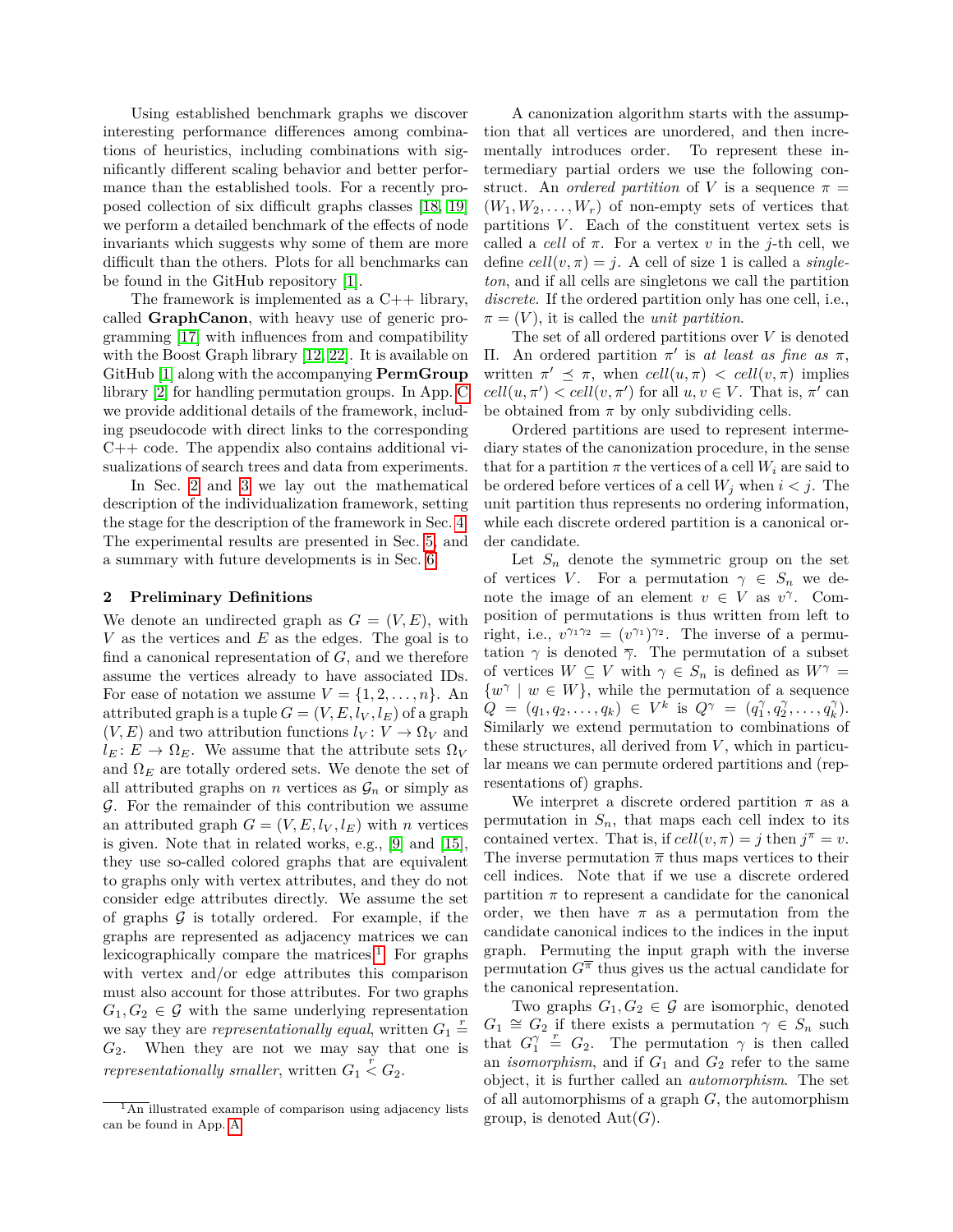A canonization algorithm can be seen as a function on graphs,  $C: \mathcal{G} \to \mathcal{G}$ , with the following properties, [\[15,](#page-8-0) C1 and C2]:  $C(G) \cong G$  and  $C(G^{\gamma}) \cong C(G)$ , for all  $\gamma \in S_n$ . That is, it returns a graph isomorphic to its input, and it is invariant with respect to permutations of its input. The second property is also called *isomorphism invariance*, and we will require this property for most of the procedures we describe in the following sections.

## <span id="page-2-0"></span>**3 The Abstract Algorithm**

For a high-level description of the individualizationrefinement approach with proofs of correctness we refer to [\[15\]](#page-8-0). The following description follows the same principles, but we opt for a description that more easily maps to the generic implementation presented in the next section.

The individualization-refinement approach is a tree search starting from the unit partition in the root with each leaf of the search tree corresponding to a discrete ordered partition. The canonical form then corresponds to a "minimum" leaf, where "minimum" is defined in conjunction by the graph representation comparator  $\leq$ , and by so-called *node invariants* that will be discussed in the end of this section. Instead of comparing the vertex attributes in the leaves us- $\frac{r}{\sqrt{r}}$  we can instead exploit them from the beginning by starting with a specific ordered partition instead of the unit partition. The *initial partition* is then  $\pi_0 = (V_1, V_2, \ldots, V_k)$  with the property that for all  $u \in V_i$  and  $v \in V_j$ , if  $l_V(u) = l_V(v)$  then  $i = j$ , otherwise  $l_V(u) < l_V(v)$  implies  $i < j$ . That is, the vertices are partitioned by their attribute, and the cells are ordered by the attribute.

The algorithm is defined using several abstract functions. The first one is a *refinement function*  $R: \mathcal{G} \times \Pi \to \Pi$ , with the properties [\[15\]](#page-8-0):  $R(G, \pi) \preceq \pi$ and  $R(G^{\gamma}, \pi^{\gamma}) = R(G, \pi)$  for all  $\gamma \in S_n$ . That is, it produces a partition that is finer or equal to its input, and it is isomorphism invariant. When the refinement function produces non-discrete partitions we must decide on a cell where we will artificially introduce cell splits. For this we need a *target cell selector*  $T: \mathcal{G} \times \Pi \to 2^V$  that for a non-discrete partition returns one of the non-singleton cells. This function must also be isomorphism invariant, i.e.,  $T(G^{\gamma}, \pi^{\gamma}) = T(G, \pi)^{\gamma}$ , for all  $\gamma \in S_n$ . The introduction of artificial splits is done by *vertex individualization*. For an ordered partition  $\pi$  with a non-singleton cell *W* and a vertex  $v \in W$ , we define  $\pi \downarrow v$  as the ordered partition where *W* is replaced by two cells  $\{v\}$  and  $W\backslash\{v\}$ , in that order. That is  $\pi \downarrow v$  is the partition strictly finer than *π* obtained by individualizing *v* to the left from the rest of its cell.

**Canonization as a Tree Search** A search tree can now be formally defined as follows. Each node *τ* of the tree is identified by a sequence of vertices, and it implicitly defines an associated ordered partition  $\pi$ <sup>*τ*</sup> defined in the following manner. Let  $\pi_0$  be the initial ordered partition constructed from vertex attributes as described above. The root of the search tree is then the empty sequence  $\tau_{root} = ()$ , with the associated ordered partition  $\pi_{\tau_{root}} = R(G, \pi_0)$ . For a node  $\tau = (v_1, v_2, \dots, v_k)$ , if  $\pi_{\tau}$  is discrete then  $\tau$  is a leaf. Otherwise, let  $W = T(G, \pi<sub>\tau</sub>)$  be the target cell selected by *T*. For each vertex  $w \in W$  there is a child node  $\tau_{child} = (v_1, v_2, \dots, v_k, w)$ , with the associated ordered partition  $\pi_{\tau_{child}} = R(G, \pi_{\tau} \downarrow w)$ . That is, for each child we individualize a different vertex of the target cell, and then perform refinement on the partition.[2](#page-2-1)

We now define the canonical form of the abstract algorithm. Note though that we will slightly alter this definition later in order to facilitate pruning of the search tree. Recall that the associated ordered partition of each leaf  $\tau$  is a discrete partition  $\pi_{\tau}$ , which represents a candidate canonical ordering of the vertices. Specifically, the permutation  $\overline{\pi_{\tau}}$  maps the input vertices to their new index, and the graph  $G^{\overline{\pi_{\tau}}}$ is thus a candidate for the canonical form. Let  $L(G)$ denote all leaf nodes of the search tree starting from the graph *G*. The canonical form  $C(G)$  is then the permuted graph indicated by the leaf node with the representationally smallest permuted graph. That is  $C(G) = G^{\overline{\pi_{\tau_{canon}}}}$  with  $\tau_{canon} = \arg \min_{\tau \in L(G)} \{G^{\overline{\pi_{\tau}}}\}.$ 

**Pruning with Automorphisms** Let  $\tau_a, \tau_b \in$  $L(G)$  be distinct leaves of the search tree, for which the permuted graphs are representationally equal. That is, with  $\alpha = \overline{\pi_{\tau_a}}$  and  $\beta = \overline{\pi_{\tau_b}}$  then  $G^{\alpha} = G^{\beta}$ . Permuting both sides with  $\overline{\beta}$  gives  $G^{\alpha\overline{\beta}} \stackrel{r}{=} G^{\beta\overline{\beta}} = G$ , meaning that  $\alpha \overline{\beta}$  is an automorphism of *G*. During the tree traversal, when finding new leaves that give representations equal to our currently best leaf, we can derive an automorphism. We call this an *explicit automorphism*, and the complete automorphism group can be computed by considering all such pairs of leaf nodes [\[15\]](#page-8-0). Sometimes it is possible to deduce automorphisms from internal nodes of the search tree. We call automorphisms found in this manner *implicit automorphisms* [\[14\]](#page-8-4).

During the canonization procedure, let *τ* =  $(v_1, v_2, \ldots, v_k)$  be an internal node of the search tree and  $u, v \in T(G, \pi_{\tau})$  two vertices in the target cell for this node. Further, let  $\gamma \in \text{Aut}(G)$  be some known automorphism that fixes all vertices individualized on the path from the root to  $\tau$  but moves  $u$  to  $v$ . That is,  $v_i^{\gamma} = v_i$  for  $1 \leq i \leq k$ , and  $u^{\gamma} = v$ . As *u* and

<span id="page-2-1"></span> $\sqrt[2]{2\text{An}}$  example of search tree with ordered partitions can be found in App. [B.](#page-9-6)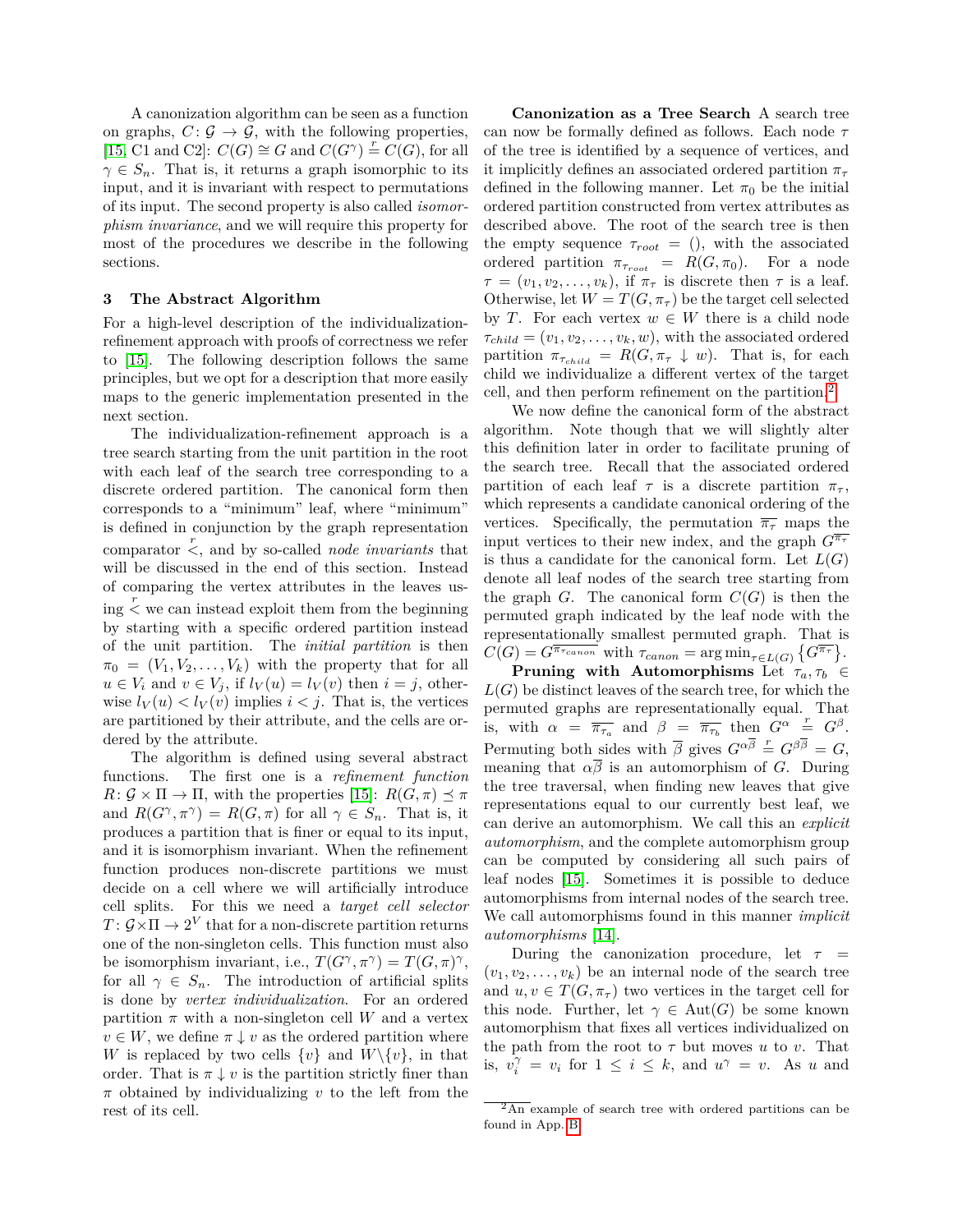*v* are equivalent under  $\gamma$  the two subtrees rooted at  $(v_1, v_2, \ldots, v_k, u)$  and  $(v_1, v_2, \ldots, v_k, v)$  will be isomorphic, and we can safely skip traversal of one of them [\[15,](#page-8-0) Operation  $P_C$ ].

**Pruning with Node Invariants** During the construction of a tree node it is often possible to extract isomorphism invariant information. The path from the root to a leaf thus has a sequence of such extracted information, which again is isomorphism invariant. We then redefine the canonical form to be the one with the lexicographically smallest of such information sequences.

Formally, let  $\mathcal T$  denote the set of all search tree nodes, and  $\Omega$  an arbitrary totally ordered set. An *invariant function*  $\phi: \mathcal{G} \times \mathcal{T} \to \Omega$  then assigns a value to each tree node. The function must be isomorphism invariant, i.e.,  $\phi(G^{\gamma}, \tau^{\gamma}) = \phi(G, \tau)$ . For convenience we define the *path invariant function*  $\vec{\phi}$ :  $\mathcal{G} \times \mathcal{T} \rightarrow \Omega^*$ . For a tree node  $\tau = (v_1, v_2, \ldots, v_k)$  the value is  $\phi(G, \tau) =$  $(\phi(G, v_1), \phi(G, v_2), \ldots, \phi(G, v_k))$ . That is, it is the sequence of all node invariants from the root down to *τ* . We compare such sequences lexicographically. Finally the canonical form is then redefined to be the one with the smallest permuted graph among the leaves with the smallest path invariant:

$$
\phi^* = \min_{\tau \in L(G)} \vec{\phi}(\tau)
$$

$$
\tau_{canon} = \operatorname*{arg\,min}_{\tau \in L(G)} \left\{ G^{\overline{\pi}_{\tau}} \middle| \vec{\phi}(\tau) = \phi^* \right\}
$$

$$
C(G) = G^{\overline{\pi}_{\tau_{canon}}}
$$

#### <span id="page-3-0"></span>**4 A Generic Algorithm Framework**

From the abstract canonization algorithm we see that each concrete algorithm is defined by specific choices of sub-procedures for the six categories in the table below.

| Extension Category                  | Abstract Function                                         | Section |
|-------------------------------------|-----------------------------------------------------------|---------|
| Tree traversal                      |                                                           | 4.1     |
| Target cell selection               | $T: \mathcal{G} \times \Pi \rightarrow 2^V$               | 4.2     |
| Refinement                          | $R: \mathcal{G} \times \Pi \rightarrow \Pi$               | 4.3     |
| Pruning with automorphisms          |                                                           | 4.4     |
| Detection of implicit automorphisms |                                                           | 4.5     |
| Node invariants                     | $\phi: \mathcal{G} \times \mathcal{T} \rightarrow \Omega$ | 4.6     |

The goal of the present framework is to provide an implementation of functionality common to all algorithms, and provide a facility for attaching extensions for the six categories. Note that while only one option for target cell selection and tree traversal must be chosen, it can be beneficial to use multiple algorithms in conjunction for the remaining categories.

Using generic programming [\[17\]](#page-9-2) we have designed a single common extension infrastructure, based on the idea of a *visitor*, similar to those used in the Boost Graph library [\[12,](#page-8-11) [22\]](#page-9-3). The core canonization procedure is given a visitor object vis which must fulfill a collection of requirements, i.e., it must model a specific *Visitor* concept. The concept specifies that a concrete visitor must implement a collection of callbacks that will be invoked at various points during algorithm. Each visitor must additionally specify two data structures; one that will be instantiated per search tree, and one instantiated for each node in each search tree.<sup>[3](#page-3-2)</sup>

We provide a compound visitor, which for a sequence of individual visitors aggregates the associated data structures and dispatches method calls to all of the contained visitors. The compound visitor enforces that exactly one visitor has implemented a tree traversal algorithm, and exactly one has a target cell selector. For the following sections we assume the object vis is such a compound visitor aggregating the sequence  $(vis<sub>1</sub>, vis<sub>2</sub>, ..., vis<sub>t</sub>)$  of visitors.

The common functionality of the framework further consists of data structures for tree nodes and ordered partitions, along with methods for creation and destruction of tree nodes, including vertex individualization and invocation of target cell selection and refinement through the visitors.[4](#page-3-3)

In the following sections we provide further details for each of the six extension categories. Outside those categories we provide two additional visitors; a debug visitor for collecting detailed logs, and a stats visitor, e.g., for counting the number of tree nodes created and even for creating an annotated visualization of the search tree.<sup>[5](#page-3-4)</sup>

<span id="page-3-1"></span>**4.1 Tree Traversal and Automatic Garbage Collection** Most of the published algorithms and tools, including nauty [\[14,](#page-8-4) [15\]](#page-8-0) and Bliss [\[9,](#page-8-5) [10\]](#page-8-6) use depth-first traversal of the search tree. Bliss notably exploits this traversal order to use a more efficient data structure for ordered partitions. The tool Traces [\[15\]](#page-8-0) uses a different traversal scheme which combines a breadth-first traversal with so-called experimental paths to find leaves early. As noted in [\[18\]](#page-9-0), this means that Traces can consume much more memory than tools using depth-first traversal.

The framework directly allows for arbitrary tree traversal algorithms to be used, by defining appropriate visitors. The lifetime of tree nodes is managed using reference counting, where each node has a owning reference to its parent and the parent has a nonowning reference to its children. Each visitor is thus responsible to keep owning references to nodes they

<span id="page-3-3"></span><span id="page-3-2"></span><sup>3</sup>The details of the *Visitor* concept can be found in App. [C.1.](#page-9-7) <sup>4</sup>Pseudocode for the framework methods can be found in the appendix, Fig. [5.](#page-12-0)

<span id="page-3-4"></span><sup>5</sup>Examples of search tree visualizations can be found in App. [D.](#page-12-1)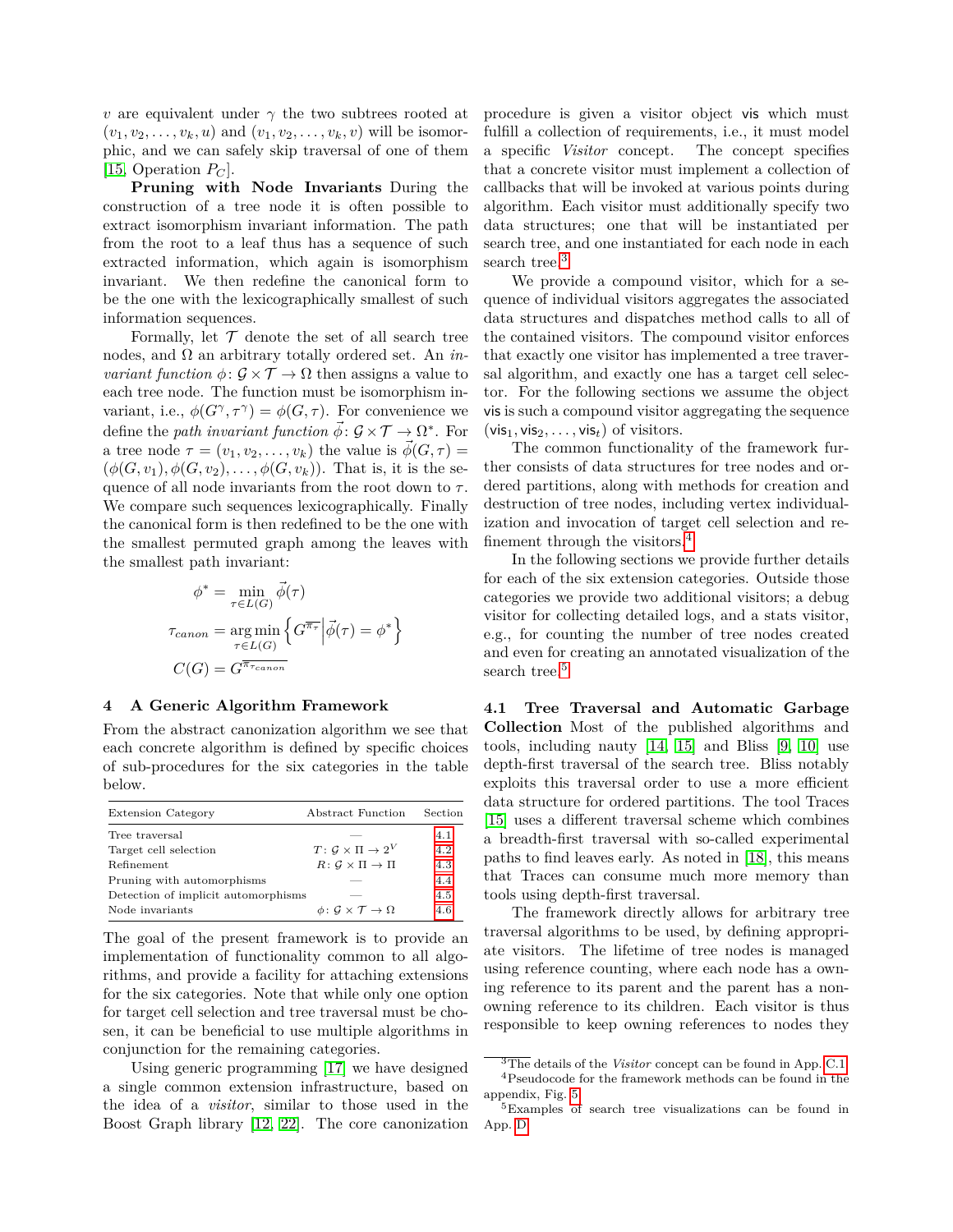are interested in. The creation of new children is done through a framework method, while discovered leaf nodes must be reported through another framework method that handles comparison of permuted graphs and potentially updating the current best leaf. To facilitate pruning, a specific visitor method should be invoked before deciding which child node to create next.

We provide an implementation of the classical depth-first traversal (DFS) and a traversal similar to Traces (BFSExp). We have also developed a memory sensitive hybrid of those two traversals (BFS-ExpM), which trades time for guaranteed memory usage. Based on a given memory limit it uses BFSExp when the number of tree nodes is low, and uses DFS when above the limit. It may therefore switch back to BFSExp if a sufficient amount of the search tree is deallocated. With the provided debug visitor it is directly possible to investigate how the number of currently allocated tree nodes develops through the course of the algorithm.<sup>[6](#page-4-4)</sup>

<span id="page-4-0"></span>**4.2 Target Cell Selection** A large variety of target cell selectors are available in Bliss, Traces, and nauty, with the simplest selecting the first either smallest or largest cell. A property used in more advanced target cell selectors is the following [\[9\]](#page-8-5): for two cells  $U, W \in \pi$ we say that *U* is *non-uniformly joined* to *W* if for all vertices  $u \in U$  there are two vertices  $w_1, w_2 \in W$  such that  $(u, v_1) \in E$  and  $(u, v_2) \notin E$ . That is, all vertices of *U* have both neighbours and non-neighbours in *W*.

In the present framework the target cell selection is done during construction of each internal tree node, using a dedicated visitor method. Exactly one visitor must indicate that it implemented this method.

We provide three target cell selectors: select the first non-singleton cell (F), select the first largest cell (FL), and select the first largest cell that is nonuniformly joined to the most cells (FLM).

<span id="page-4-1"></span>**4.3 Refinement** The basic refinement function used in most tools is the 1-dimensional Weisfeiler-Leman algorithm (WL-1)[\[23\]](#page-9-8), that iteratively separates vertices in a cell depending on their degree with respect to other cells. Traces [\[15\]](#page-8-0) can also use the 2-dimensional variant. The tool nauty includes a selection of additional refinement functions [\[15\]](#page-8-0).

Refinement is invoked during the construction of a tree node, through the refinement visitor method. Multiple visitors may do refinement, so the formal refinement function  $R$  is derived from the composition  $R_t \circ \cdots \circ R_2 \circ R_1$ , where  $R_i$  is the refinement function implemented by visitor vis*<sup>i</sup>* . The compound visitor

coordinates the invocation using returned status codes, e.g., indicating whether any refinement was performed, or if it was aborted due to node invariant pruning. To support calculation of node invariants and discovery of implicit automorphisms there are multiple visitor methods that refinement algorithms, especially WL-1, can call. The simplest being the method called for each cell split performed.

We provide the WL-1 algorithm for refinement, which based on the observations in [\[9\]](#page-8-5), uses custom implementations of counting sort and array partitioning to perform fast sorting for low degree cases. As the framework directly allows for canonization of edge attributes, we have also generalized the WL-1 implementation to exploit the attributes for even stronger refinement.[7](#page-4-5)

<span id="page-4-2"></span>**4.4 Pruning With Automorphisms** Let *A* be the list of discovered automorphisms at some stage in the algorithm. As automorphisms are closed under composition, we can consider the subgroup  $\Phi \leq \text{Aut}(G)$ generated from *A*. For a tree node  $\tau = (v_1, v_2, \ldots, v_k)$ we are then interested in pruning with all permutations in the stabilizer of  $\Phi$  with respect to the individualized vertices in  $\tau$ , i.e.,  $\text{Stab}_{\Phi}(\tau) = \{ \gamma \in \Phi \mid v_i^{\gamma} = v_i, 1 \leq$  $i \leq k$ . This is for example done in Traces and newer versions of nauty [\[15\]](#page-8-0), using random Schreier methods [\[21\]](#page-9-9). A computational less intensive method is used in Bliss and earlier versions of nauty, where only the subset  $A_{\tau} = \{ \gamma \in A \mid v_i^{\gamma} = v_i, 1 \le i \le k \}$  is considered, i.e., a direct filtering of the found automorphisms without composition. However, only a fixed number of permutations are stored at a time to conserve memory [\[9,](#page-8-5) [14\]](#page-8-4).

The framework provides explicit automorphisms to the visitors, and they may report implicit automorphisms to each other. The actual pruning can be done in the visitor method that the tree traversal visitor is expected to invoke before deciding which child to create next.

We have implemented a visitor for automorphism pruning which itself is parameterized, such that it can work with different implementations of permutations, groups, and stabilizer chains. For each tree node the visitor maintains the orbit partition of the target cell, using a union-find data structure. In the present version we provide a parameterization that maintains  $A_{\tau}$  in each node, similar to the strategy in Bliss and earlier versions of nauty but without a limit on the number of stored automorphisms.

<span id="page-4-4"></span> $\sqrt[6]{6\text{An}}$  example of investigating the number of tree nodes allocated can be found in App. [E.](#page-12-2)

<span id="page-4-5"></span><span id="page-4-3"></span> $7\text{The details of the generalized WL-1 algorithm can be found}$ in App. [C.3.](#page-10-0)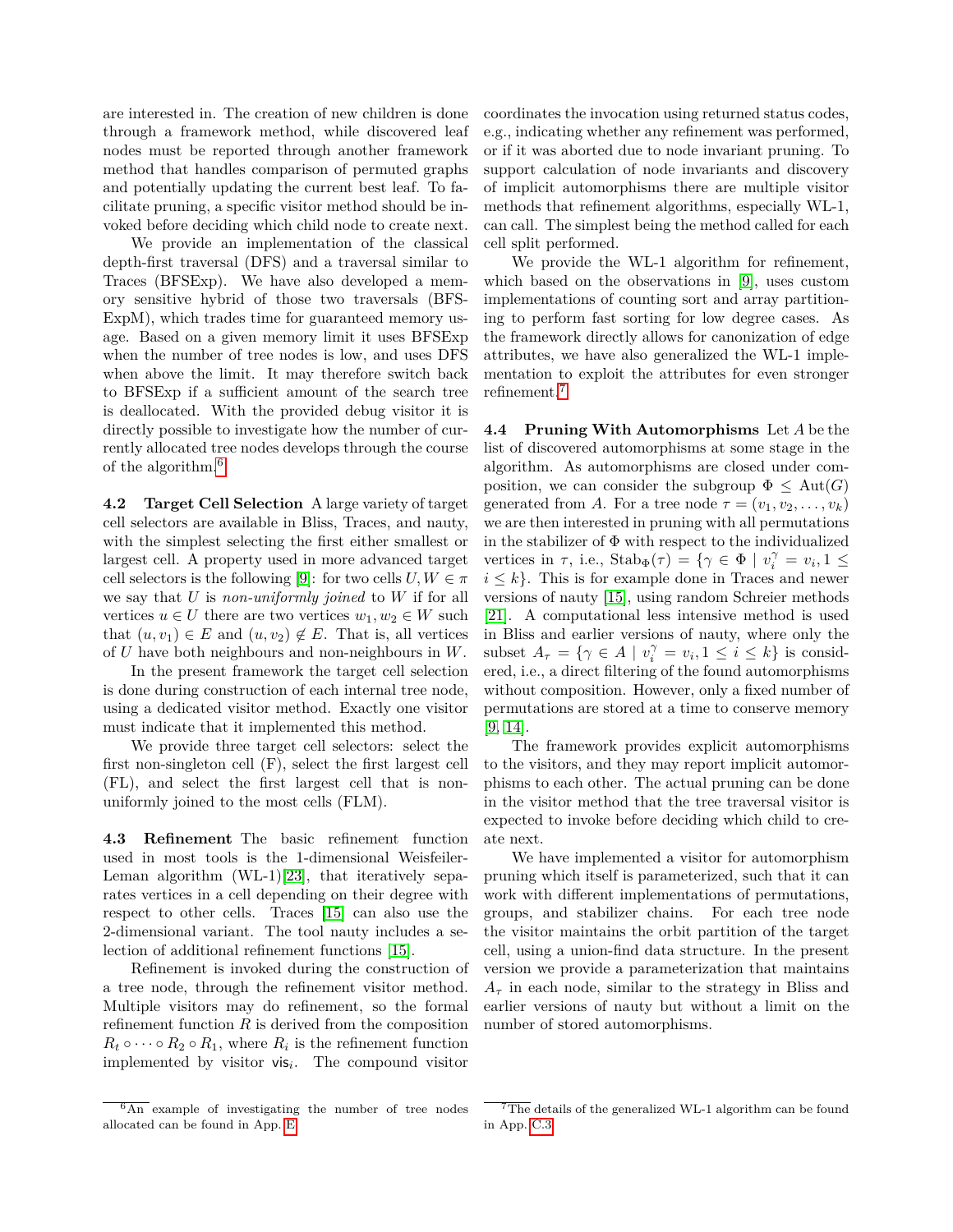**4.5 Detecting Implicit Automorphisms** There are several known methods for finding additional automorphisms during the tree search. For example, Lemma 2-25 [\[14\]](#page-8-4) describes three cases where all refinements of certain ordered partitions lead to isomorphic leaf nodes. The simplest, and most common, of those cases is where the partition has singleton cells or cells of size 2. Saucy [\[7,](#page-8-7) [11\]](#page-8-8) introduced another heuristic for finding primarily sparse automorphisms, where for each non-leaf node a guess for an automorphism is made. Traces [\[15\]](#page-8-0) reportedly generalizes this heuristic, though the details have not been described. Traces also has heuristics for finding automorphisms when all vertices in non-singleton cells have certain degrees, but it is not clear what those heuristics are.

We have implemented two visitors in this category: one for the most common case of Lemma 2-25 [\[14\]](#page-8-4), described above, and one for refining cells with only degree 1 vertices and reporting the implicit automorphisms discovered in the process.

<span id="page-5-1"></span>**4.6 Pruning With Node Invariants** In the abstract algorithm we used a single node invariant function, though in practice we may want to use multiple functions. For example, one source of invariant data is from the sequence of cell splits performed by the refinement function, introduced in Traces [\[15\]](#page-8-0). Another important example is the *partial leaf* invariant introduced in Bliss [\[9\]](#page-8-5), calculated when new singleton cells arise in the refinement procedure. Third, the WL-1 algorithm in general computes many different counts of edges, and this sequence of numbers can also be used as an invariant. Importantly, both Bliss and nauty use hashing during node invariant computation, which may diminish the pruning power when collisions occur.

In the framework the calculation of and pruning with node invariants can be implemented entirely as visitors. A visitor for coordinating multiple invariants is provided both for ensuring correct pruning, but also to minimize the overhead of implementing a new invariant. Let  $\Omega_i$  be the domain of invariant values produced by vis*<sup>i</sup>* , then the node invariant values for a given tree node is a sequence of pairs  $(\langle i_1, \omega_1 \rangle, \langle i_2, \omega_2 \rangle, \ldots, \langle i_k, \omega_k \rangle)$  where  $i_j$  is a visitor index and  $\omega_j \in \Omega_{i_j}$ . The first component of each pair is stored in the coordinating visitor, while the second component is stored in the corresponding visitor. The coordinating visitor handles invalidation of the current best leaf when a better path invariant is found, and handles pruning of children of nodes that has already been created, but where a better invariant was found later.

We implement three invariants: the cell splitting trace introduced in Traces (T), a trace of values for the quotient graph also introduced in Traces [\[15\]](#page-8-0) (Q), and the partial leaf invariant introduced in Bliss (PL). Note that we do not hash the information in any of these visitors.

## <span id="page-5-0"></span>**5 Experimental Results**

While the framework is capable of handling both vertex and edge attributes there are unfortunately no comprehensive collections with such graphs. We have therefore benchmarked our implementation using both the collections of unattributed graphs from [\[16\]](#page-8-13), and using a proposed collection of difficult graphs, cfi-rigid [\[18,](#page-9-0) [19\]](#page-9-1). All executions were repeated 5 times with random permutations of the input graph, always with a maximum of 8 GB memory and a 1000 second time limit. Of the repetitions that succeeded we plot the average time spend, as well as markers if at least one execution ran out of memory (OOM) or out of time (OOT). We have also recorded the number of tree nodes created, but as the elapsed time to a large degree is proportional to the number of nodes we only show time plots. The full set of plots can be found at [\[1\]](#page-8-10). For comparison of absolute performance we also benchmarked the default configurations of Bliss v0.73 as well as v26r6 of nauty (dense and sparse) and Traces. All experiments were run on compute nodes with two Intel E5-2680v3 CPUs (24 cores), using in total 12,000 compute node hours. In the first part we investigate the effect of tree traversal algorithm and target cell selector, while we focus in the second part on the cfi-rigid collections where we also investigate the effect of different subsets of node invariants. In the third part we illustrate how the BFSExpM traversal provides a memory-safe alternative to BFSExp at the expense of time.

**Tree Traversal and Target Cell Selector** For all graph collections from [\[16\]](#page-8-13) we benchmarked the set  ${BFSExp, DFS} \times {F, FL, FLM}$  of algorithm configurations, with all node invariants enabled. Overall we found that no single configuration is the best performing on all instances, though BFSExp-FLM is often performing well. In the following we focus on a selection of graph collections where we find that different subsets of algorithm configurations have significantly different performance behaviors, and where some perform significantly better than the established tools.

On several of the (augmented) Miyazaki graphs we see that the performance largely is determined by the target cell selector. Fig. [1a](#page-6-0) shows the result for the mz-aug2 collection, where the three pairs of F, FL, and FLM configurations have widely different performance. From the number of tree nodes explored (see [\[1\]](#page-8-10)) we see that the FLM target cell selector scales similar to Traces (sub-exponential), while F and FL both have exponential behavior similar to Bliss and the two nauty modes. This behavior we also see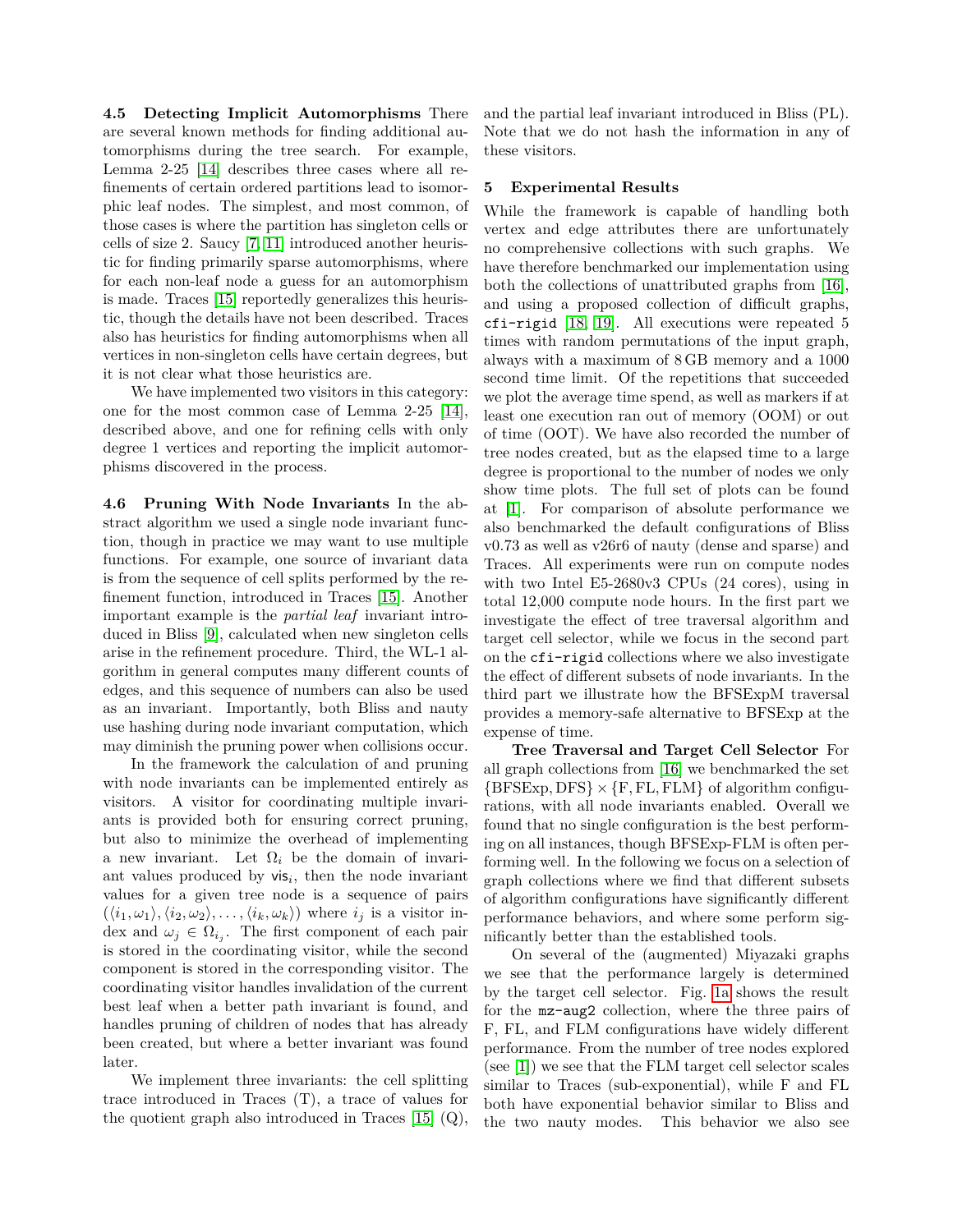<span id="page-6-0"></span>

Figure 1: Selected benchmark results for all combinations  ${BFSExp, DFS} \times {F, FL, FLM}$ , with all node invariants enabled.

in the cmz collection, while for mz-aug only the F configurations scale exponentially. In both mz-aug and mz the BFSExp-FLM configuration, for  $n > 400$ , will hit the memory limit for some executions but not all. We attribute this to the automorphism pruning where we do not perform composition via random Schreier methods. Thus, if the BFSExp tree traversal finds explicit automorphisms with few fixed vertices it may have fewer chances of using them for pruning.

On other collections, such as the non-disjoint union of tripartite graphs (tnn, Fig. [1d\)](#page-6-0), the algorithm configurations are separated by the tree traversal algorithms. For tnn the performance of the BFSExp configurations is similar to Traces (which is also breadthfirst-based), while for the union of strongly regular graphs (usr, Fig. [1c\)](#page-6-0) the BFSExp-F and BFSExp-FLM configurations perform distinctly better than all other algorithms. Surprisingly the FL counterpart is one of the worst performing algorithms on the same collection.

The original collection of product graphs f-lex contains two types of graphs where the algorithms perform differently, so we have split it into the two groups f-lex-reg and f-lex-srg, Fig. [1e](#page-6-0) and [1f.](#page-6-0) For f-lex-reg we again see a separation by tree traversal algorithm, with the DFS configurations not being able to solve any instances. However, Bliss also uses DFS but still solves many of the instances. For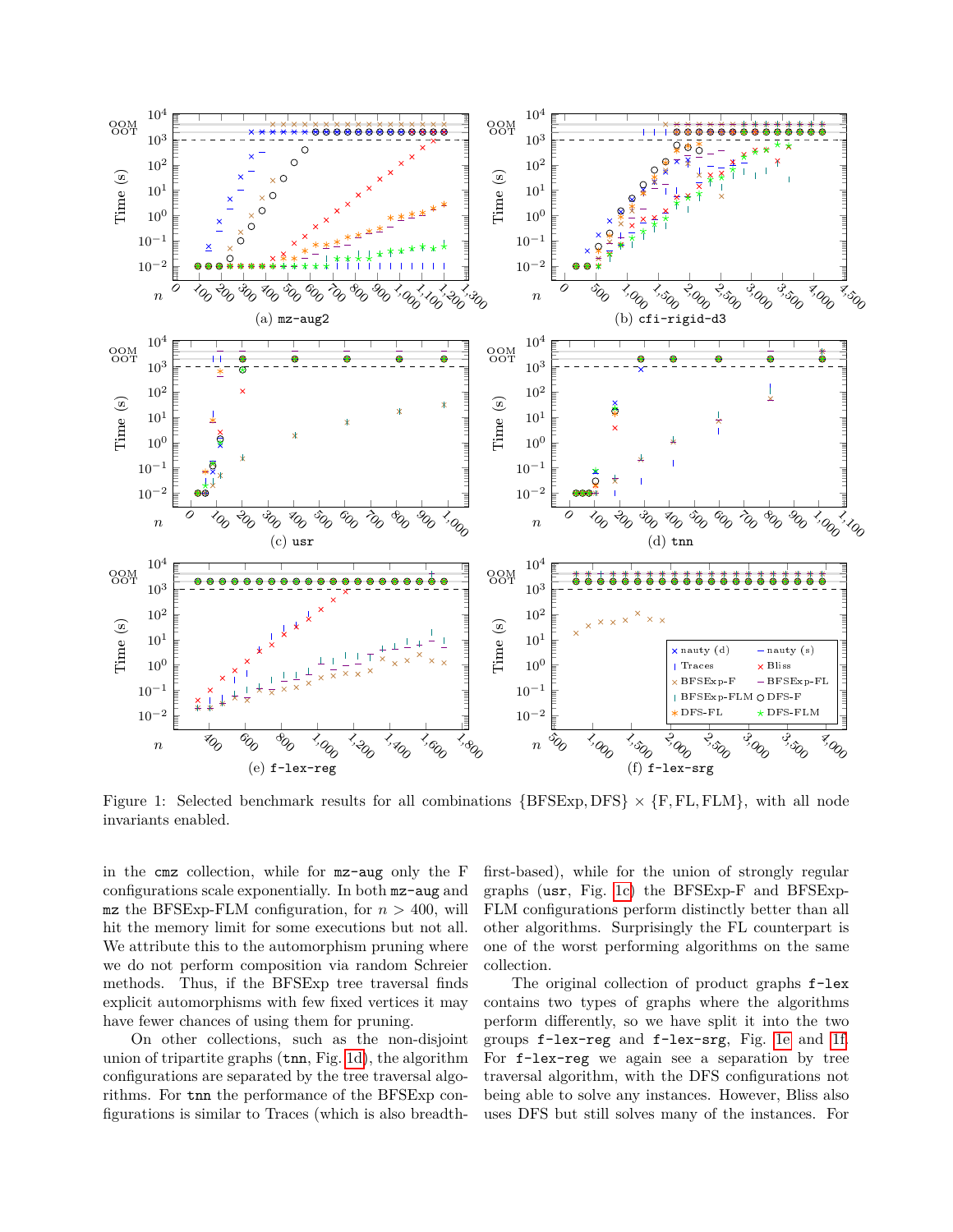the f-lex-srg part of the collection only BFSExp-F of all algorithms solve instances, though only for some executions.

**The cfi-rigid Collections** This package of six collections of graphs [\[19\]](#page-9-1), was recently proposed [\[18\]](#page-9-0) explicitly as difficult instances for graph isomorphism, and by construction they have very little symmetry. Each collection (see Tab. [1\)](#page-8-14) is constructed using a group,  $D_3$ ,  $\mathbb{Z}_3$ , or  $\mathbb{Z}_2$ . For  $\mathbb{Z}_2$  there are further 3 variations where the instances have gone through either a single or both of two reduction techniques (here denoted as  $R^*, B^*,$  and  $R^* \circ B^*$ ). We have benchmarked all combinations, including subsets of node invariants, on all instances. That is the 48 combinations  ${BFSExp, DFS} \times {F, FL, FLM} \times 2{^{PL,Q,T}}.$ 

For the four  $\mathbb{Z}_2$ -based collections Bliss and nauty (sparse) perform well, though both FLM configurations with all invariants have similar performance on s2 and t2. On the two other collections, d3 and z3, the BFSExp-FLM configuration with all invariants is the best performing algorithm, with the corresponding DFS-FLM configuration slightly behind. There is however a significant separation up to F and FL configurations (Fig. [1b\)](#page-6-0). We do not see this separation in the plain  $\mathbb{Z}_2$ -based collection (z2) or in those with just one reduction applied, but interestingly the separation occurs when both reductions are applied at the same time, t2.

In the investigation of the effect of node invariants we first of all found that the relative effect on performance is independent of tree traversal and target cell selector, within the same graph collection. For d3, z3, and z2, i.e., the collections without reductions, it improves performance when enabling any one invariant. Though the effect of enabling additional invariants is minor or non-existing. Intriguingly, for r2 where the *R*<sup>∗</sup> reduction were used to create the instances, the node invariants do not seem to have any effect at all. When the other reduction,  $B^*$ , has been applied  $(s2)$ , we find that the cell splitting invariant (T) has no effect, but either PL, Q, or both have the same improving effect. Surprisingly, we also see that pattern of effect on t2 which has undergone both reductions. We hope that future in-depth studies on these graphs and node invariants may lead to new insights, both for developing better invariants but potentially also for creating even more difficult benchmark graphs.

**Memory Sensitive BFSExp** In some contexts it is highly undesirable to run out of memory, and we have therefore developed the BFSExpM tree traversal as described earlier. We have tested it using FLM as target cell selector on cfi-rigid-d3 with a limit to ensure the whole process does not hit the 8 GB hard-cap. Varying the memory limit (down to 1 GB) did not result in different performances. In Fig. [2](#page-7-1) a comparison

<span id="page-7-1"></span>

Figure 2: Comparison of tree traversal algorithms on cfi-rigid-d3, using FLM for target cell selection and all three node invariants.

is shown with the BFSExp and DFS configurations. We clearly see that for the instance sizes where BF-SExp go out of memory on some executions, the BF-SExpM configuration increase in average time spend. Notably it still performs better than DFS, thereby being a viable alternative when a memory limit must be honored. For this experiment we let all executions run for 10,000 seconds, and we see that BFSExpM is the only configuration to solve the largest instance, though with some executions exceeding the time limit.

#### <span id="page-7-0"></span>**6 Concluding Remarks**

We have presented a versatile framework for fast graph canonization algorithms that makes it easy to implement and compare heuristics. Not only does it perform better than the established tools on several graph classes, but we find interesting performance separations between different choices of heuristics which is not immediately possible with the established tools. In the future we will expand the set of available heuristics, to approach a full algorithm library for graph canonization. While the established tools can handle graphs with vertex attributes, the presented framework can also directly handle edge attributes, and even exploit them for refinement. Though, the attribute sets are currently limited to totally ordered sets, which is not general enough to for example handle attributes used for encoding stereo-chemistry in molecule graphs [\[3,](#page-8-15) [8\]](#page-8-16). In our preliminary investigations we find that it is possible to lift this restriction, and that a novel type of node invariant can be introduced to exploit complex attributes for pruning.

#### **Acknowledgements**

This work was supported in part by the COST-Action CM1304 "Systems Chemistry", by the Independent Research Fund Denmark, Natural Sciences, grant DFF-7014-00041, and by the ELSI Origins Network (EON), which is supported by a grant from the John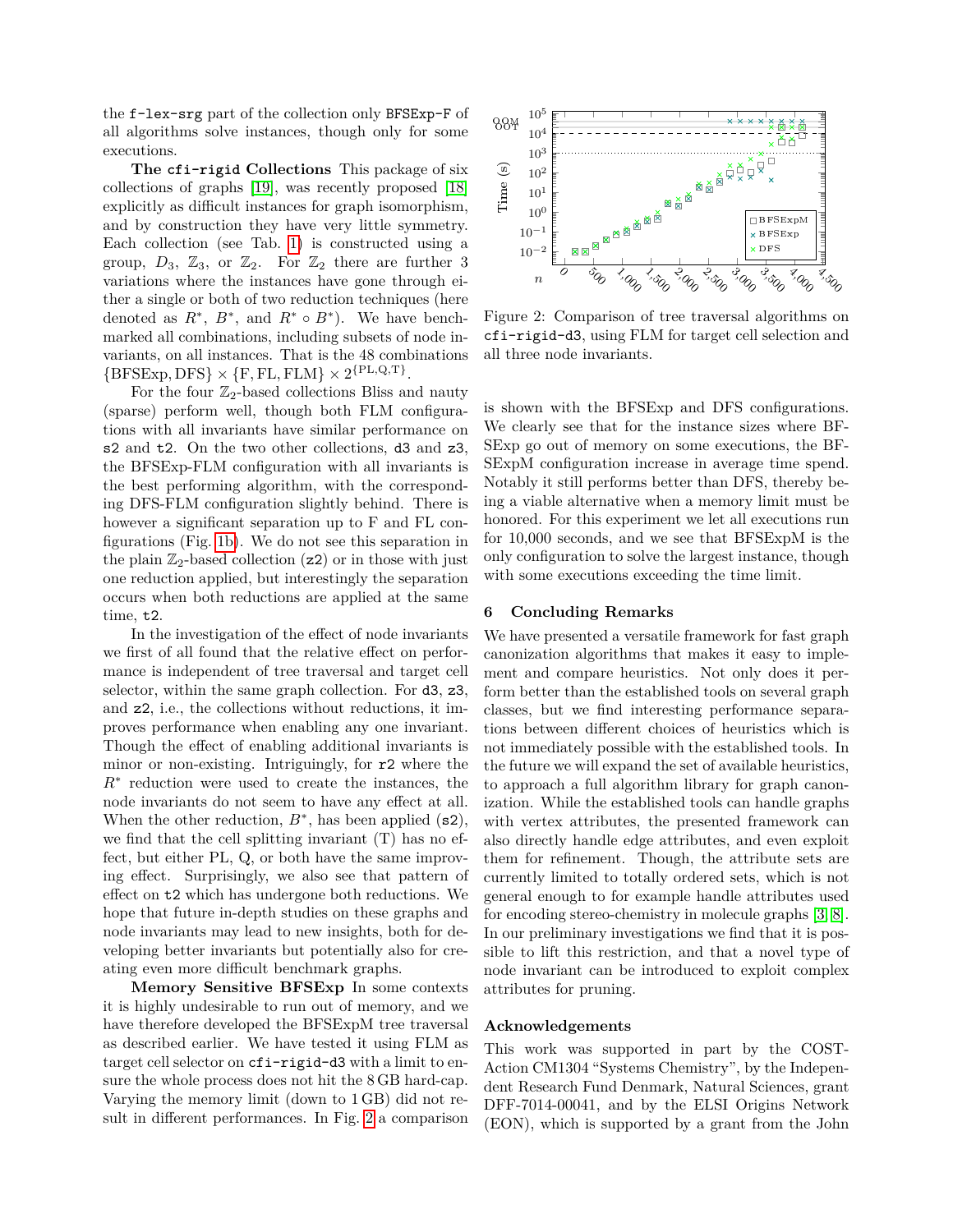<span id="page-8-14"></span>

| Col. | Group          | Reduction       | Best Algorithm        | Invariants Matter | FLM Sep. | Max. Solved $n$ |
|------|----------------|-----------------|-----------------------|-------------------|----------|-----------------|
| d3   | $D_3$          |                 | BFSExp-FLM            | yes (any)         | yes      | 3,600           |
| z3   | $\mathbb{Z}_3$ |                 | BFSExp-FLM            | yes (any)         | yes      | 3,780           |
| z2   | $\mathbb{Z}_2$ |                 | Bliss, nauty $(s)$    | yes (any)         | no       | 2,992           |
| r2   | $\mathbb{Z}_2$ | $_{R^{\ast}}$   | Bliss, nauty $(s)$    | no                | no       | 1,584           |
| s2   | $\mathbb{Z}_2$ | $B^*$           | FLM, Bliss, nauty (s) | ves (PL or Q)     | no       | 2,496           |
| t2   | $\mathbb{Z}_2$ | $R^* \circ B^*$ | FLM, Bliss, nauty (s) | ves (PL or Q)     | yes      | 1,056           |

Table 1: Summary of results for the cfi-rigid collections. The right-most column is the largest instance that any of the configurations or the tools solved.

Templeton Foundation. Computation for the work described in this paper was supported by the DeiC National HPC Centre, SDU. The opinions expressed in this publication are those of the authors and do not necessarily reflect the views of the John Templeton Foundation.

## **References**

- <span id="page-8-10"></span>[1] Jakob L. Andersen. GraphCanon repository on GitHub, 2017. [http://github.com/](http://github.com/jakobandersen/graph_canon) [jakobandersen/graph\\_canon](http://github.com/jakobandersen/graph_canon).
- <span id="page-8-12"></span>[2] Jakob L. Andersen. PermGroup repository on GitHub, 2017. [http://github.com/](http://github.com/jakobandersen/perm_group) [jakobandersen/perm\\_group](http://github.com/jakobandersen/perm_group).
- <span id="page-8-15"></span>[3] Jakob L. Andersen, Christoph Flamm, Daniel Merkle, and Peter F. Stadler. Chemical graph transformation with stereo-information. In *Graph Transformation - 10th International Conference, ICGT 2017, Held as Part of STAF 2017, Marburg, Germany, July 18-19, 2017, Proceedings*, pages 54–69, 2017.
- <span id="page-8-1"></span>[4] László Babai. Automorphism groups, isomorphism, reconstruction. In *Handbook of combinatorics (vol. 2)*, pages 1447–1540. MIT Press, 1996.
- <span id="page-8-3"></span>[5] László Babai. Graph isomorphism in quasipolynomial time [extended abstract]. In *Proceedings of the Forty-eighth Annual ACM Symposium on Theory of Computing*, STOC '16, pages 684–697, New York, NY, USA, 2016. ACM.
- <span id="page-8-2"></span>[6] László Babai and Eugene M. Luks. Canonical labeling of graphs. In *Proceedings of the Fifteenth Annual ACM Symposium on Theory of Computing*, STOC '83, pages 171–183, New York, NY, USA, 1983. ACM.
- <span id="page-8-7"></span>[7] Paul T. Darga, Karem A. Sakallah, and Igor L. Markov. Faster symmetry discovery using sparsity of symmetries. In *Proceedings of the 45th Annual Design Automation Conference*, DAC '08, pages 149–154, New York, NY, USA, 2008. ACM.
- <span id="page-8-16"></span>[8] Stephen R. Heller, Alan McNaught, Igor Pletnev, Stephen Stein, and Dmitrii Tchekhovskoi. Inchi, the iupac international chemical identifier. *Journal of Cheminformatics*, 7(1):23, May 2015.
- <span id="page-8-5"></span>[9] Tommi Junttila and Petteri Kaski. Engineering an efficient canonical labeling tool for large and sparse graphs. In *2007 Proceedings of the Ninth Workshop on Algorithm Engineering and Experiments (ALENEX)*, pages 135–149. SIAM, 2007.
- <span id="page-8-6"></span>[10] Tommi Junttila and Petteri Kaski. *Conflict Propagation and Component Recursion for Canonical Labeling*, pages 151–162. Springer Berlin Heidelberg, Berlin, Heidelberg, 2011.
- <span id="page-8-8"></span>[11] Hadi Katebi, Karem A Sakallah, and Igor L Markov. Symmetry and satisfiability: An update. In *Theory and Applications of Satisfiability Testing–SAT 2010*, pages 113–127. Springer, 2010.
- <span id="page-8-11"></span>[12] Lie-Quan Lee, Jeremy G. Siek, and Andrew Lumsdaine. The generic graph component library. *SIG-PLAN Not.*, 34(10):399–414, October 1999.
- <span id="page-8-9"></span>[13] José Luis López-Presa and Antonio Fernández Anta. *Fast Algorithm for Graph Isomorphism Testing*, pages 221–232. Springer Berlin Heidelberg, Berlin, Heidelberg, 2009.
- <span id="page-8-4"></span>[14] Brendan D. McKay. Practical graph isomorphism. In *Congressus Numerantium*, volume 30, pages 45–97. Utilitas Mathematica Pub. Incorporated, 1981. [http://cs.anu.edu.au/~bdm/](http://cs.anu.edu.au/~bdm/papers/pgi.pdf) [papers/pgi.pdf](http://cs.anu.edu.au/~bdm/papers/pgi.pdf).
- <span id="page-8-0"></span>[15] Brendan D. McKay and Adolfo Piperno. Practical graph isomorphism II. *Journal of Symbolic Computation*, 60:94–112, 2014.
- <span id="page-8-13"></span>[16] Brendan D. McKay and Adolfo Piperno. nauty and traces, 2017. [http://pallini.di.](http://pallini.di.uniroma1.it/Graphs.html) [uniroma1.it/Graphs.html](http://pallini.di.uniroma1.it/Graphs.html).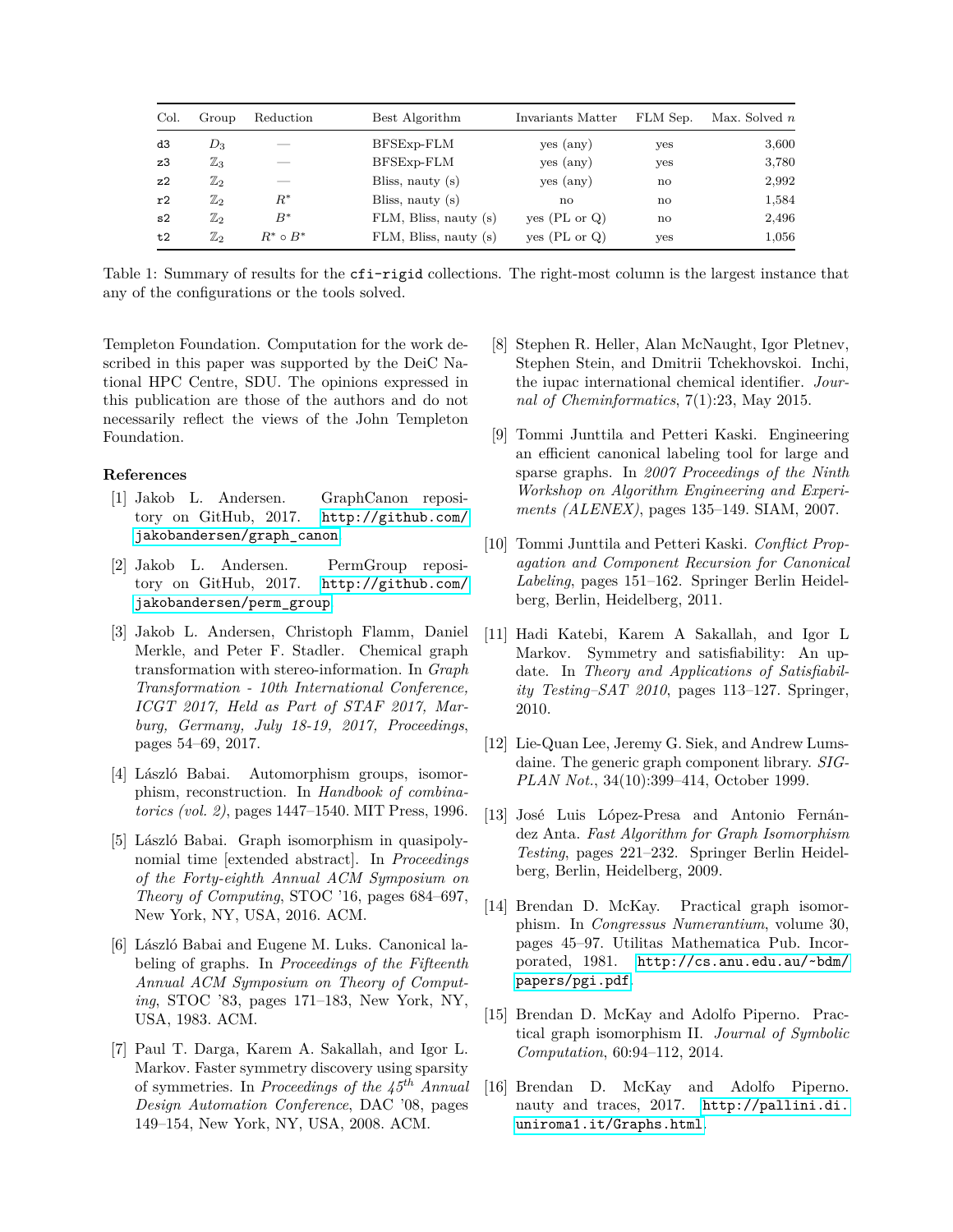- <span id="page-9-2"></span>[17] David R Musser and Alexander A Stepanov. Generic programming. In *International Symposium on Symbolic and Algebraic Computation*, pages 13–25. Springer, 1988.
- <span id="page-9-0"></span>[18] Daniel Neuen and Pascal Schweitzer. Benchmark graphs for practical graph isomorphism. In *25th Annual European Symposium on Algorithms, ESA 2017, September 4-6, 2017, Vienna, Austria*, pages 60:1–60:14, 2017.
- <span id="page-9-1"></span>[19] Daniel Neuen and Pascal Schweitzer. Benchmark graphs for practical graph isomorphism, 2017. [https://www.lii.rwth-aachen.de/research/](https://www.lii.rwth-aachen.de/research/95-benchmarks.html) [95-benchmarks.html](https://www.lii.rwth-aachen.de/research/95-benchmarks.html).
- <span id="page-9-10"></span>[20] Adolfo Piperno. Search space contraction in canonical labeling of graphs (preliminary version). *CoRR, abs/0804.4881*, 2008.
- <span id="page-9-9"></span>[21] Á. Seress. *Permutation Group Algorithms*. Cambridge Tracts in Mathematics. Cambridge University Press, 2003.
- <span id="page-9-3"></span>[22] Jeremy G Siek, Lie-Quan Lee, and Andrew Lumsdaine. *Boost Graph Library: The User Guide and Reference Manual*. Pearson Education, 2001. <http://www.boost.org/libs/graph/>.
- <span id="page-9-8"></span>[23] Boris Weisfeiler. *On construction and identification of graphs*, volume 558. Springer, 2006.

# <span id="page-9-5"></span>**A Comparison of Graph Representations**

The canonization algorithm relies on a total order to exist on the set of all graph representations. For adjacency matrices we can find the order among two graphs for example by lexicographic comparison of the matrices. When edge attributes are present we can imagine them being stored in the matrix and then require the attribute domain to be totally ordered. With vertex attributes we can simply modify the comparison such that we first lexicographically compare vertex attributes in order of the vertex index, and then the matrices.

For adjacency lists a similar comparison can be defined. Assuming the vertex indices are defined by the position of the vertices in the data structure, we still have freedom to order each of the lists of incident edges. We can say that an adjacency list is *globally ordered* if each edge list is sorted by the neighboring vertex index, and with edge attributes and multigraphs we further require parallel edges to be ordered by the edge attribute. Two globally ordered adjacency lists can then be compared lexicographically in the natural manner. Vertex attributes can be trivially incorporated in this procedure. An example

of globally ordered adjacency lists are shown in Fig. [3,](#page-10-1) along with a visualization of how automorphisms can be detected by comparing graph representations from different permutations of the input indices.

#### <span id="page-9-6"></span>**B Search Tree Example**

An example of a search tree is shown in Fig. [4.](#page-11-0)

### <span id="page-9-4"></span>**C Framework Details**

<span id="page-9-7"></span>**C.1 Visitor Concept** The following is an outline of the *Visitor* concept, ommitting technical details and several methods, e.g., for callbacks during refinement. The concept is not explicitly codified in the implementation, but the compound visitor  $(DC_{++})$  in practice enforces it.

A type Vis satisfies the *Visitor* concept if the following requirements are fulfilled.

**Associated Types** Vis must have the following nested types:

- TreeData: the type of a data structure to be instantiated for each search tree.
- NodeData: the type of a data structure to be instantiated for each search tree node.
- CanSelectTargetCell: a type convertible to True-Type or FalseType indicating whether the visitor implements target cell selection.
- CanTraverseTree: a type convertible to TrueType or FalseType indicating whether the visitor implements tree traversal.

#### **Syntax**

- vis, an object of type Vis
- *τroot*, a tree node representing the root of a search tree
- $\tau$ , an arbitrary tree node
- $\gamma$ , a non-trivial permutation in  $S_n$
- position, an integer indicating the start of a cell

#### **Valid Expressions**

- vis.traverseTree(*τroot*), if CanSelectTargetCell is convertible to TrueType Must implement a tree traversal algorithm. Called from canon, Alg. [1,](#page-12-3) line [5.](#page-12-4)
- vis.selectTargetCell(*τ*), if CanSelectTargetCell is convertible to TrueType Must implement a target cell selector, *T*. Called from makeTreeNode, Alg. [3,](#page-12-5) line [9.](#page-12-6)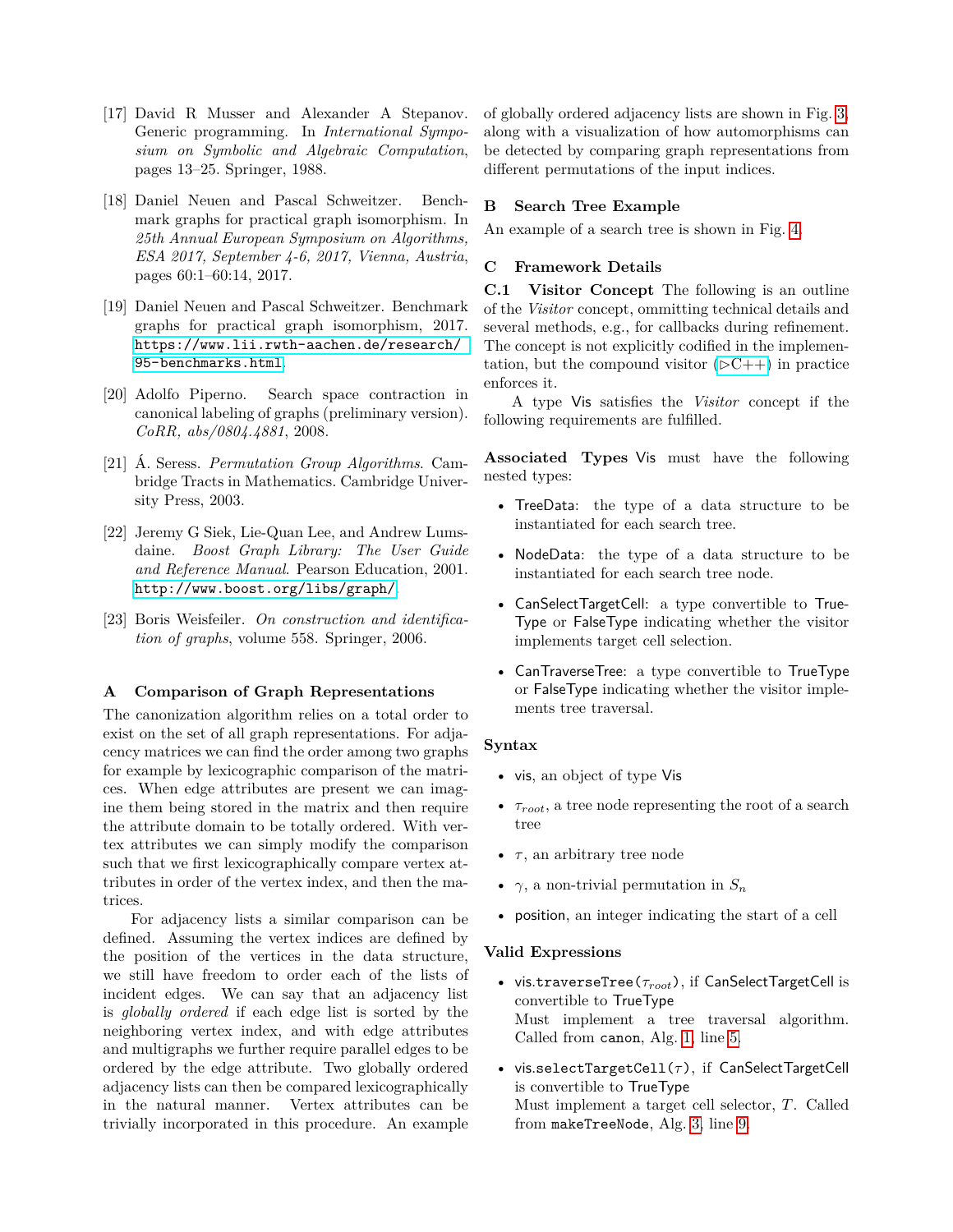<span id="page-10-1"></span>

Figure 3: Three isomorphic graphs represented as adjacency lists. The underlying indices of the vertices are shown, and the permutations  $\pi_1$  and  $\pi_2$  (in cycle notation) describe the relationship between the indices of the graphs. From the adjacency lists we see that  $G_1$  is representationally equal to  $G_2$ , and representationally different from *G*. The permutation  $\pi' = \pi_1 \overline{\pi_2} = (2 \ 3)(1)(4)$  thus represents an isomorphism from  $G_1$  to  $G_2$ .

- vis.isomorphicLeaf(*τ*) Called from addLeaf, Alg. [2,](#page-12-7) line [12.](#page-12-8)
- vis.implicitAutomorphism(*γ*) May be called at any time by visitors.
- vis.treeNodeCreateBegin(*τ*) Called from makeTreeNode, Alg. [3,](#page-12-5) line [5.](#page-12-9)
- vis.treeNodeCreateEnd(*τ*) Called from makeTreeNode, Alg. [3,](#page-12-5) line [13.](#page-12-10)
- vis.treeNodeDestroy(*τ*) Called from destroyTreeNode, Alg. [3,](#page-12-5) line [19.](#page-12-11)
- vis.refine(*τ*)

Must implement a refinement function *R*, but in-place. Must call refineAbort on the overall visitor object if it returns due to the tree node becomming pruned. Called from makeTreeNode, Alg. [3,](#page-12-5) line [7.](#page-12-12)

- vis.refineAbort(*τ*) Called by refinement functions.
- vis.beforeDescend(*τ*) Should be called by tree traversal algorithms before deciding which child to create next.
- vis.newCell(*τ , position*) Must be called by refinement functions for each new cell split.

**C.2 Pseudocode for Framework Methods** The pseudocode is shown in Fig. [5.](#page-12-0)

<span id="page-10-0"></span>**C.3 Weifeler-Leman Refinement and Edge Attributes** The WL-1 algorithm refines a cell by distinguishing the vertices by their degree to other cells. That is, for a cells to be refined  $X \subseteq V$  and a cell to refine with  $W \subseteq V$ , the degrees  $d(x, W)$  for each  $x \in X$  are considered. We have generalized the WL-1 algorithm to exploit edge attributes, essentially by abstracting the degree function. Ordinarily it is assumed to have the signature  $d: V \times 2^V \to \mathbb{N}_0$ , but we generalize it to return a map from each possible edge attribute to the number of edges with that attribute. That is *d* has the signature  $V \times 2^V \rightarrow (\Omega_E \rightarrow \mathbb{N}_0)$ . Such mappings are totally ordered, as we assume  $\Omega_E$ is to be totally ordered.

In practice we delegate the edge handling to the given eHandler object, such that the user can decide the most efficient way to count edges and sort vertices. A high-level description of the WL-1 algorithm without edge attribute handling is shown in Alg. [5.](#page-10-2) In this formulation the delegation to the eHandler object happens in addition to line [4,](#page-10-3) [7,](#page-10-4) [9,](#page-10-5) and [10.](#page-10-6)

<span id="page-10-6"></span><span id="page-10-5"></span><span id="page-10-4"></span><span id="page-10-3"></span><span id="page-10-2"></span>

|                          | <b>Algorithm 5: WL-1 Refinement</b>                                                                                                                                                                              |
|--------------------------|------------------------------------------------------------------------------------------------------------------------------------------------------------------------------------------------------------------|
|                          | <b>Input:</b> $\pi$ , a reference to an ordered partition<br><b>Input:</b> Q, a non-empty FIFO queue of cells of $\pi$<br><b>Data:</b> C, an associative array $V \to \mathbb{N}_0$ , for counting<br>neighbours |
| $\mathbf{1}$             | while Q not empty and $\pi$ not discrete do                                                                                                                                                                      |
| $\mathbf{2}$             | $W \leftarrow Q.\text{popFront}()$                                                                                                                                                                               |
| 3                        | foreach $v \in V$ do                                                                                                                                                                                             |
| $\overline{\mathbf{A}}$  | $C[v] \leftarrow 0$                                                                                                                                                                                              |
| 5                        | foreach vertex $w \in W$ do                                                                                                                                                                                      |
| 6                        | foreach <i>edge</i> $(w, x) \in E$ do                                                                                                                                                                            |
| $\overline{\phantom{a}}$ | $C[x] \leftarrow C[x] + 1$                                                                                                                                                                                       |
| 8                        | foreach cell $X \in \pi$ do                                                                                                                                                                                      |
| 9                        | Sort the vertices of $X$ according to the counters in $C$ .                                                                                                                                                      |
| 10                       | Split X into cells $X_1, X_2, \ldots, X_k$ according to common                                                                                                                                                   |
|                          | values of $C$ .                                                                                                                                                                                                  |
| 11                       | Report each cell split using vis.newCell.                                                                                                                                                                        |
| 12                       | if $X \in Q$ then                                                                                                                                                                                                |
| 13                       | $Q$ .remove $(X)$                                                                                                                                                                                                |
| 14                       | foreach $X_i \in \{X_1, X_2, \ldots, X_k\}$ do                                                                                                                                                                   |
| 15                       | Q.pushBack $(X_i)$                                                                                                                                                                                               |
| 16                       | else                                                                                                                                                                                                             |
| 17                       | $X_{max} \leftarrow$ the first cell of $X_1, X_2, \ldots, X_k$ of maximum                                                                                                                                        |
|                          | cardinality                                                                                                                                                                                                      |
| 18                       | foreach $X_i \in \{X_1, X_2, \ldots, X_k\} \backslash \{X_{max}\}\$ do                                                                                                                                           |
| 19                       | Q.pushBack $(X_i)$                                                                                                                                                                                               |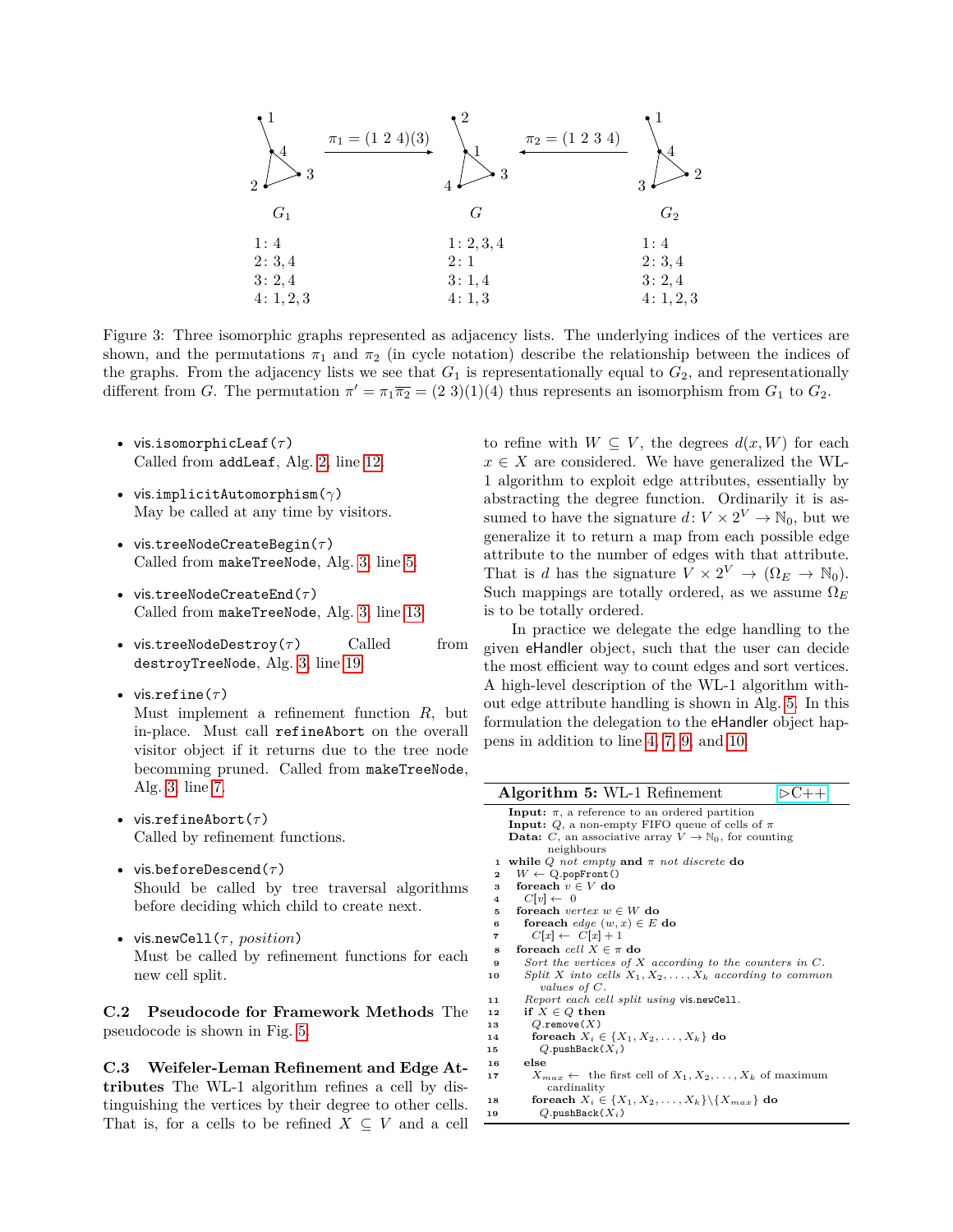<span id="page-11-0"></span>

Figure 4: A search tree starting with the refinement of the unit partition in the root. The refinement function used is the WL-1 algorithm, the target cell selector is selecting the first non-singleton cell, and no node invariants are used. Each node in the tree represents a sequence of vertex individualizations, where the latest vertex being individualized is shown in the nodes. For most tree nodes the corresponding partition is shown along with the colored graph it represents. In the colored graphs the vertices are labeled with the vertex indices from the input graph, and colored with "numbers" corresponding to the potential canonical vertex indices. Note that the colored graphs in the leaves of the left half of the tree (the children of  $\tau = (1)$ ) are all isomorphic. This is also true among the children in the right half of the tree (the children of  $\tau = (2)$ ). However between the halves of the tree, the graphs are not isomorphic. The grayed out nodes correspond to nodes pruned from automorphism discovery, when depth-first traversal of the tree is used. The example is heavily inspired by [\[20,](#page-9-10) Figure 3], though here using different functions for refinement and target cell selection.

**C.4 Tree Traversal** The tree traversal visitor uses the methods makeChildNode and addLeaf, Fig. [5,](#page-12-0) to create new tree nodes and report leaf nodes. Before deciding which child to create next, it is expected to call the visitor method beforeDescend to allow for pruning of children. Pruning of tree nodes is done by visitors by calling the pruneTree procedure (Alg. [3,](#page-12-5) line [1\)](#page-12-13), which does not remove the designated subtree, but simply sets a flag isPruned on each node. Visitors are then responsible for checking this flag before inspected a tree node.

**C.5 Automorphisms** Explicit automorphisms are provided by the core through the visitor method isomorphicLeaf, where some pruning is immediately done. Implicit automorphisms are reported from visitors through implicitAutomorphism. Pruning of children takes place in the beforeDescend visitor method.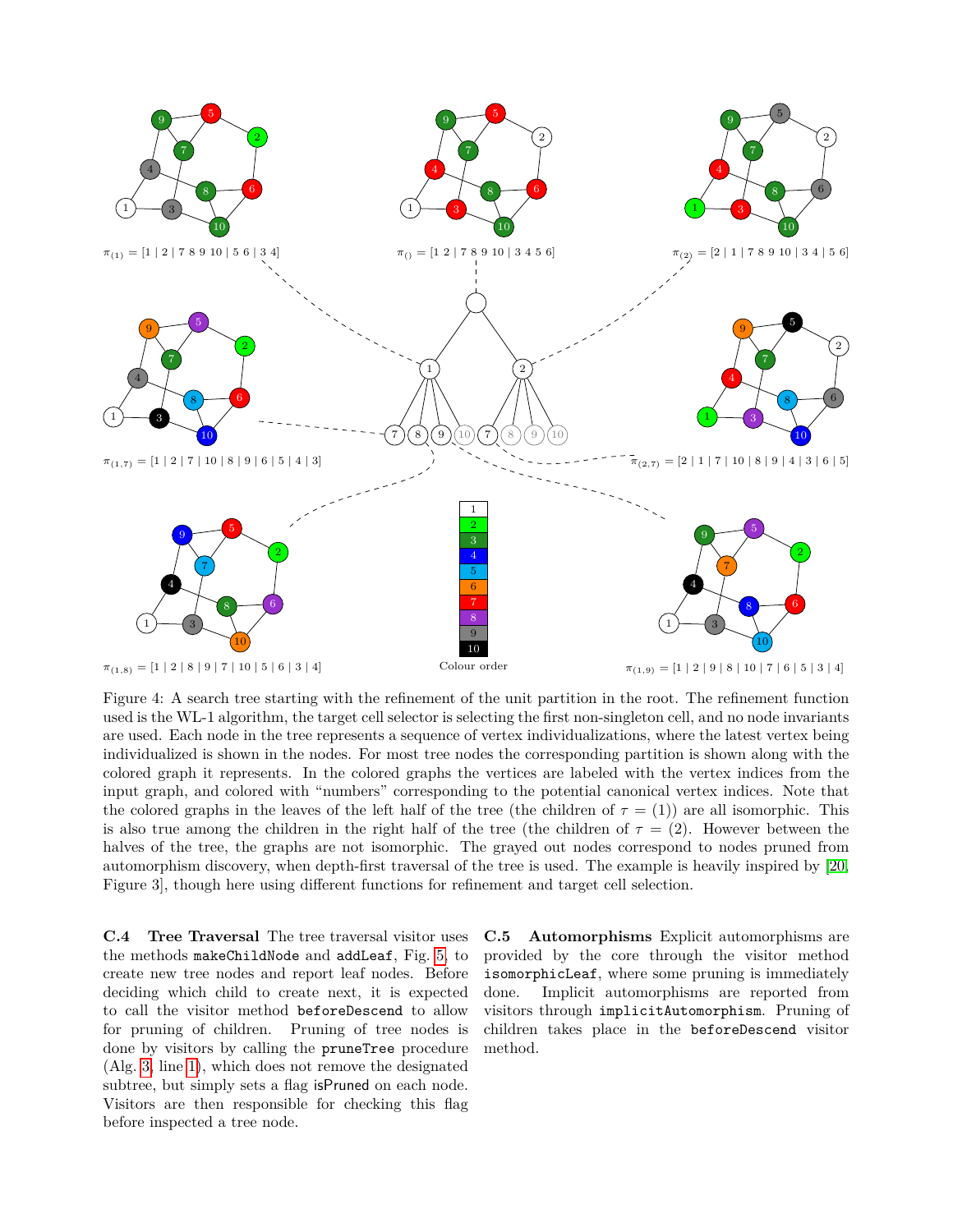<span id="page-12-12"></span><span id="page-12-10"></span><span id="page-12-9"></span><span id="page-12-7"></span><span id="page-12-6"></span><span id="page-12-5"></span><span id="page-12-4"></span><span id="page-12-3"></span><span id="page-12-0"></span>

| <b>Algorithm 1:</b> Canonization Function                                                                                                                                                                                                                                                                                                                                                                                                                                                                                                                                                                                                                                                                                                                                                         | Algorithm 3: Tree Node                                                                                                                                                                                                                                                                                                                                                                                                                                                                                                                                                                                                                                                                                                                                                                                               |                            |
|---------------------------------------------------------------------------------------------------------------------------------------------------------------------------------------------------------------------------------------------------------------------------------------------------------------------------------------------------------------------------------------------------------------------------------------------------------------------------------------------------------------------------------------------------------------------------------------------------------------------------------------------------------------------------------------------------------------------------------------------------------------------------------------------------|----------------------------------------------------------------------------------------------------------------------------------------------------------------------------------------------------------------------------------------------------------------------------------------------------------------------------------------------------------------------------------------------------------------------------------------------------------------------------------------------------------------------------------------------------------------------------------------------------------------------------------------------------------------------------------------------------------------------------------------------------------------------------------------------------------------------|----------------------------|
| $\triangleright$ C++<br>1 def canon $(G, vis, vComp, eHandler)$ :<br>// We implicitly assume that references to<br>// the following variables are passed<br>// recursively to all functions:<br>// $G$ , vis, eHandler, and canonLeaf.<br>canonLeaf $\leftarrow$ nil<br>2<br>$\pi_0 \leftarrow$ The ordered partition $(V_1, V_2, \ldots, V_k)$ as described<br>з<br>in Sec. 3, but using vComp for vertex comparison.<br>$\triangleright C++$<br>$\tau_{root} \leftarrow \text{makeTreeNode}(\text{nil}, \pi_0)$<br>4<br>vis.traverseTree $(\tau_{root})$<br>5<br>$\pi_{canon} \leftarrow$ canonLeaf. $\pi$<br>6<br>// Return just the permutation. It is then<br>// up to the user to permute the graph.<br>return $\overline{\pi_{cannon}}$<br>7<br><b>Algorithm 2:</b> Tree Traversal Support | 1 def makeTreeNode( $\tau_{parent}$ , $\pi$ ):<br>$\overline{\mathbf{2}}$<br>$\tau$ .parent $\leftarrow \tau_{parent}$<br>$\tau.\pi \leftarrow \pi$<br>3<br>$\tau$ .isPruned $\leftarrow$ false<br>4<br>vis.treeNodeCreateBegin $(\tau)$<br>5<br>if not $\tau$ is Pruned then<br>6<br>vis.refine $(\tau)$<br>$\overline{\phantom{a}}$<br>if not $\tau$ is Pruned and not $\tau \cdot \pi$ discrete then<br>8<br>$\tau$ .targetCell $\leftarrow$ vis.selectTargetCell( $\tau$ )<br>9<br>// Initialize children references<br>// and pruning status.<br>foreach $w \in \tau$ .targetCell do<br>10<br>$\tau$ .child $[w] \leftarrow \textbf{nil}$<br>11<br>$\tau$ .childPruned $[w] \leftarrow$ false<br>12<br>vis.treeNodeCreateEnd $(\tau)$<br>13<br>if $\tau$ is Pruned then<br>14<br>return nil<br>15<br>else<br>16 | $\triangleright$ C++       |
| $\triangleright$ C++<br>1 def addLeaf $(\tau_{leaf})$ :<br>if canonLeaf $=$ nil then<br>$\mathbf 2$<br>canonLeaf = $\tau_{leaf}$<br>з<br>return<br>4<br>$\pi_{canon} \leftarrow$ canonLeaf. $\pi$<br>5<br>$\pi_{leaf} \leftarrow \tau_{leaf} \cdot \pi$<br>6<br>$G_{canon} \, \leftarrow \, G^{\overline{\pi_{canon}}}$<br>7<br>$G_{leaf} \leftarrow G^{\overline{\pi}_{leaf}}$<br>8<br>if $G_{leaf} < G_{canon}$ then<br>9<br>canonLeaf $\leftarrow \tau_{cannon}$<br>10                                                                                                                                                                                                                                                                                                                         | return $\tau$<br>17<br>18 def destroyTreeNode( $\tau$ ):<br>// Automatically called when<br>// the reference count for $\tau$ goes to 0.<br>vis.treeNodeDestroy $(\tau)$<br>19<br>if $\tau$ parent $\neq$ nil then<br>20<br>$w \leftarrow \tau$ .individualizedVertex<br>21<br>$\tau$ .parent.child $[w] \leftarrow \textbf{nil}$<br>22<br>$\tau$ .parent.childPruned $[w] \leftarrow$ true<br>23                                                                                                                                                                                                                                                                                                                                                                                                                    | $\triangleright {\rm C++}$ |
| else if $G_{leaf} = G_{canon}$ then<br>11                                                                                                                                                                                                                                                                                                                                                                                                                                                                                                                                                                                                                                                                                                                                                         | <b>Algorithm 4: Tree Pruning Support</b>                                                                                                                                                                                                                                                                                                                                                                                                                                                                                                                                                                                                                                                                                                                                                                             |                            |
| vis.isomorphicLeaf $(\tau_{leaf})$<br>12<br>$\triangleright$ C++<br>13 def makeChildNode( $\tau_{parent}$ , w):<br>$\pi_{child} \leftarrow \tau_{parent}.\pi \downarrow w$<br>14<br>$\tau_{child}\leftarrow \texttt{makeTreeNode}(\tau_{parent},\, \pi_{child})$<br>15<br>if $\tau_{child}$ = nil then<br>16<br>$\tau_{parent}$ .childPruned $[w] \leftarrow \textbf{true}$<br>17<br>else<br>18<br>$\tau_{child}$ .individualizedVertex $\leftarrow w$<br>19<br>$\tau_{parent}$ .child $[w] \leftarrow \text{nonOwningRef}(\tau_{child})$<br>20<br>return $\tau_{child}$<br>21                                                                                                                                                                                                                    | 1 def pruneTree $(\tau)$ :<br>if $\tau \cdot \pi$ is discrete then<br>2<br>if $\tau =$ canonLeaf then<br>3<br>canonLeaf $\leftarrow$ nil<br>$\overline{\mathbf{4}}$<br>return<br>5<br>foreach $w \in \tau$ .targetCell do<br>6<br>$\tau$ .childPruned[w] $\leftarrow$ true<br>7<br>$\tau_{child} \leftarrow \tau$ .child $[w]$<br>8<br>if $\tau_{child} \neq \textbf{nil}$ then<br>9<br>$\texttt{pruneTree}(\tau_{child})$<br>10                                                                                                                                                                                                                                                                                                                                                                                     | $\triangleright$ C++       |

<span id="page-12-15"></span><span id="page-12-8"></span>Figure 5: The core of the canonization algorithm framework. Alg. [1:](#page-12-3) the entry point for canonization, called with the input graph, a compound visitor, and objects for incorporating vertex and edge attributes. Alg. [2:](#page-12-7) the supporting methods for tree traversal algorithms, with makeChildNode for making new child nodes specified by the vertex to individualize, and the method addLeaf for initiating leaf comparison. Alg. [3:](#page-12-5) the constructor and destructor methods for tree nodes. Note that the destructor is automatically called when the reference count of a node reaches zero. Alg. [4:](#page-12-14) the method for marking a subtree as pruned. Note that each core method calls specific methods on the visitors to facilitate injection of code at appropriate points. Also, each tree node reference is an owning reference, except the one created with nonOwningRef in Alg. [3,](#page-12-5) line [20.](#page-12-15) Additionally, the C++ implementation on GitHub can be reached via the  $\Delta$ C++' hyperlinks in the right margin.

#### <span id="page-12-1"></span>**D Example of Search Tree Visualization**

The provided stats visitor  $(DC_{++})$  makes it trivial to create visualizations of the explored search tree, in addition to obtaining statistics. An example of search tree visualization for a small graph is shown in Fig. [6.](#page-13-0)

# <span id="page-12-2"></span>**E Investigating the Number of Allocated Nodes**

The reson for developing the memory sensitive tree traversal BFSExpM is that the plain BFSExp may have a very large amount of tree nodes allocated at the same time. For investigating how that num<span id="page-12-14"></span><span id="page-12-13"></span><span id="page-12-11"></span>ber develops we can use the provided debug visitor  $(DC_{++})$ , which facilitates printing of log messages. It additionally keeps track of the number of tree nodes allocated, using the treeNodeCreateBegin and treeNodeDestroy methods. We can thus immediately visualize how the number of allocated nodes develop. As an example we illustrate this for a relatively small graph (cfi-rigid-d3-1260-04-2, 1260 vertices). We ran the same input permutation with DFS, BFSExp, and BFSExpM limited to 2 MB, see Fig. [7.](#page-14-0) The current implementation of BFSExpM estimates the memory usage conservatively from the number of arrays of size *n* in each tree node and the selected integer type.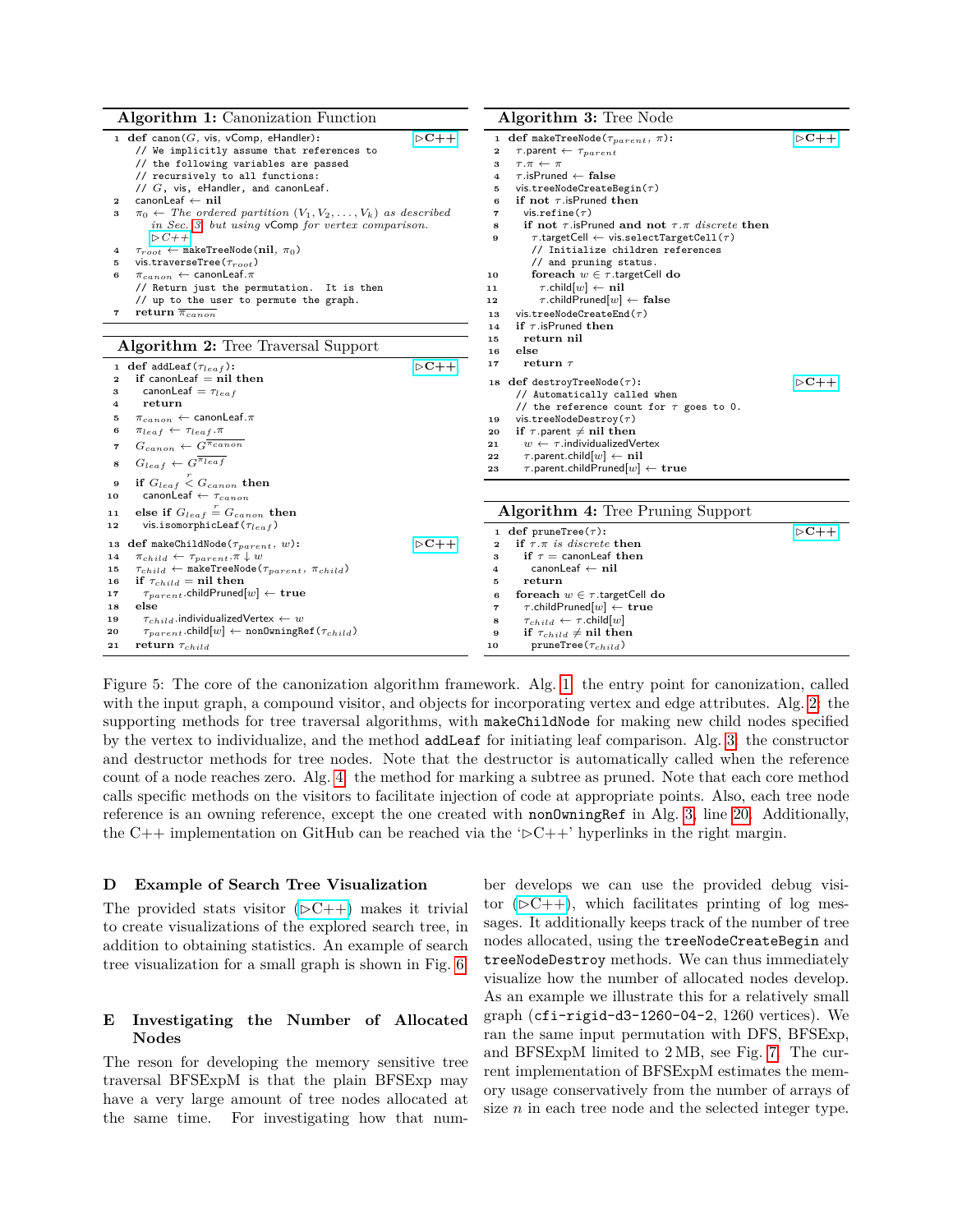

<span id="page-13-0"></span>that the node has been pruned (indirectly) through the pruneTree method. A brown leaf node was found worse by a comparison with the current best implicit automorphisms happened to be discovered in leaf nodes. A red node was pruned during creation, here because of node invariants. Purple means implicit automorphisms, having only an in-edge from the tree node where some visitor (implicitly indicated by the "tag") discovered it. In this case all explicit automorphisms, having an in-edge and out-edge from/to leaves indicating which permuted graphs were used to discover the automorphism, and individualilzed. The right-most gray nodes (with a label "aut  $=$  ...") are not tree nodes, but represent discovered automorphisms. Two types exist: has a label with an ID, indicating the order of node creation, and the associated ordered partition. Each tree edge is labelled with the vertex being traversal and FLM for target cell selection. In the top tree no node invariants were enabled, while all were enabled for the bottom tree. Each tree node Figure 6: Example of search trees generated from the same graph (1atin-4), with the same random permutation of the input. DFS was used for tree leaf. A light green leaf node was once the best leaf, but was later discarded, while the dark green leaf is the resulting canonical form. leaf. A light green leaf node was once the best leaf, but was later discarded, while the dark green leaf is the resulting canonical form.that the node has been pruned (indirectly) through the implicit automorphisms happened to be discovered in leaf nodes. A red node was pruned during creation, here because of node invariants. Purple means implicit automorphisms, having only an in-edge from the tree node where some visitor (implicitly indicated by the "tag") discovered it. In this case all explicit automorphisms, having an in-edge and out-edge from/to leaves indicating which permuted graphs were used to discover the automorphism, and individualilzed. The right-most gray nodes (with a label "aut = . . . ") are not tree nodes, but represent discovered automorphisms. Two types exist: has a label with an ID, indicating the order of node creation, and the associated order of notical partition. Each tree edge is labelled with the vertex being the vertex being the vertex being  $\alpha$ traversal and FLM for target cell selection. In the top tree no node invariants were enabled, while all were enabled for the bottom tree. Each tree node Figure 6: Example of search trees generated from the same graph (pruneTree method. A brown leaf node was found worse by a comparison with the current best latin-4), with the same random permutation of the input. DFS was used for tree